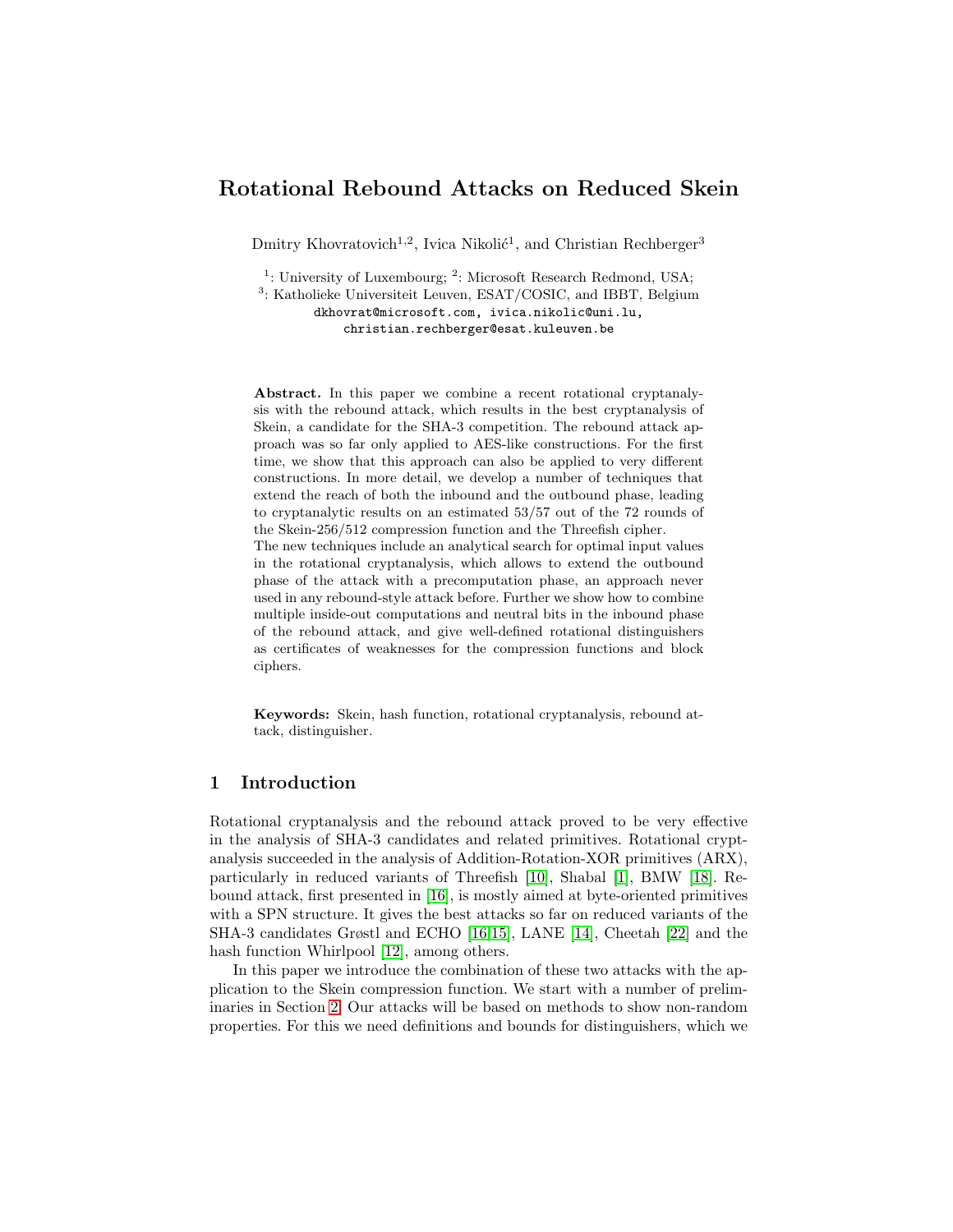give in Section [3.](#page-4-0) There we introduce the rotational collision set property for n-bit compression functions and ideal ciphers, and demonstrate a lower bound about  $q \cdot 2^n$  for the complexity of finding such set of size q in the black-box approach.

Then we proceed to the analysis of Skein and Threefish. We provide a much more careful and precise estimation of rotational probabilities compared to [\[10\]](#page-16-0). We represent the propagation of the rotational property analytically, and derive necessary conditions on the key bits to enlarge the rotational probability. We also correct [\[10\]](#page-16-0) in terms of the independence assumptions, and find the best values of key bits with optimized search. Although we attack the tweaked version of Threefish [\[8\]](#page-16-4), we stress that our attack is well applicable to the first version, and even benefits from more from the better diffusion the tweaked rotation constants provide.

This analysis gives us a simple rotational distinguisher for Threefish on up to 44 rounds. We advance even further and show how to put the rotational property into the outbound phase of the recent powerful rebound attack. The inner part of the rebound attack, the inbound phase, is accelerated with the method of the auxiliary path [\[9\]](#page-16-5) and neutral bits [\[3\]](#page-16-6). In contrast to the first attacks on Skein, where auxiliary paths were used in the differential attacks, we show how to involve them into the rotational attack. As a result, we get a rotational distinguisher for the reduced Skein compression function. We attack 53 rounds of Skein-256 and 57 rounds of Skein-512 (Section [4\)](#page-6-0).

Our results demonstrate substantial weaknesses both in the reduced Threefish cipher and the Skein compression function. The designers of Skein do not directly address the security of these primitives in the model that we consider, although the security of Threefish against all "standard attacks" is claimed. Also, our attacks show that the reduced Threefish does not behave as an ideal cipher, which is essential for the Skein security proofs. Had Skein have the reduced Threefish inside, the indifferentiability from the random oracle property of the Skein hash would be violated.

# <span id="page-1-0"></span>2 Preliminaries

## 2.1 Description of Skein

Skein is a family of hash functions, based on the block cipher Threefish of which the following versions are relevant for the SHA-3 proposal: Threefish-256 — 256 bit block cipher with 256-bit key and Threefish- $512 - 512$ -bit block and key. Both the internal state I and the key K consist of  $N_w$  ( $N_w$  = 4, 8 for Threefish-256,-512, respectively) 64-bit words. The  $N_w$  words of the s-th subkey  $K^s$  are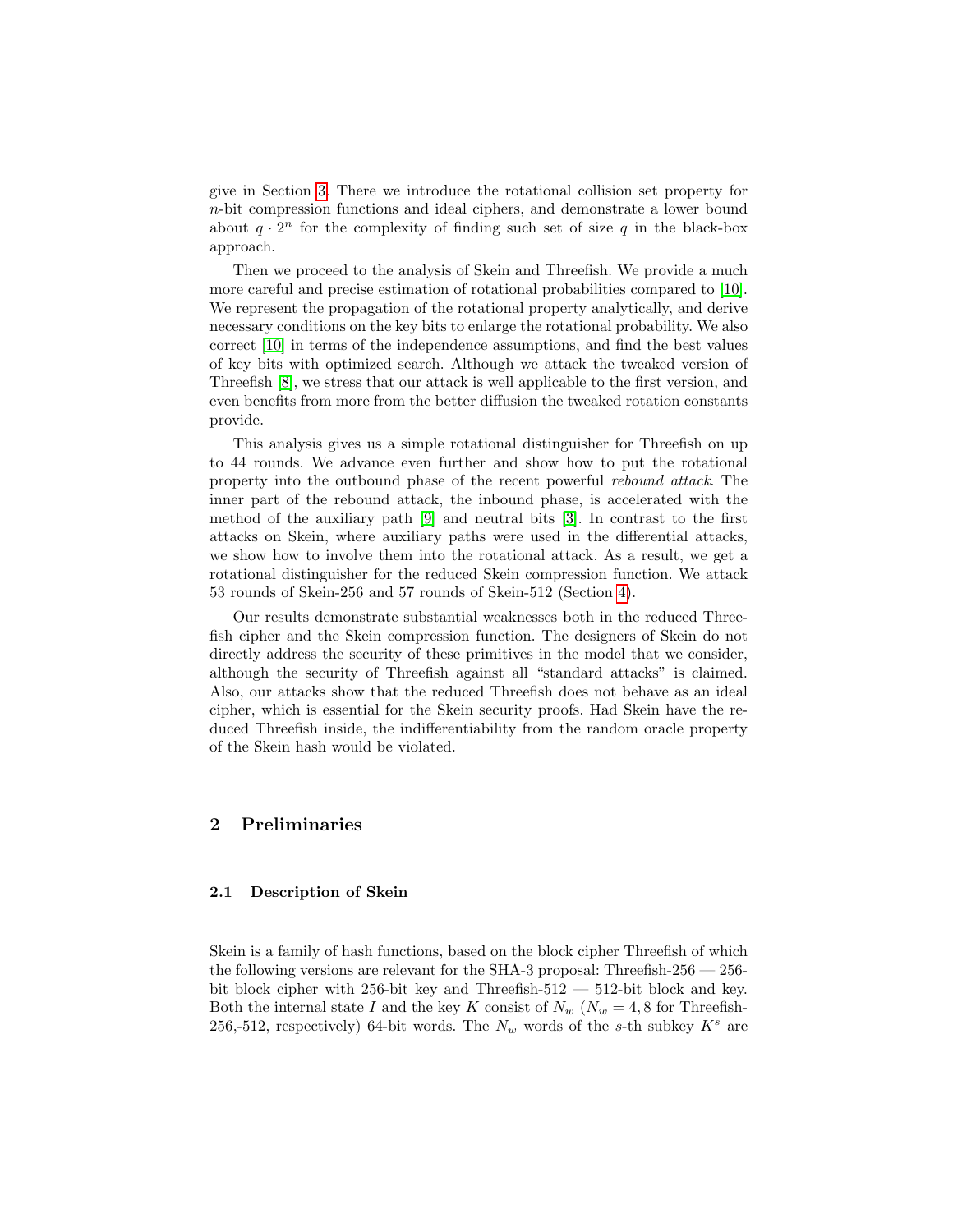| Rounds | Attack                          | Method                                       | Reference         |  |  |  |  |  |  |  |
|--------|---------------------------------|----------------------------------------------|-------------------|--|--|--|--|--|--|--|
|        | Skein/Threefish-256 (72 rounds) |                                              |                   |  |  |  |  |  |  |  |
| $24*$  | Key recovery                    | $[7]$                                        |                   |  |  |  |  |  |  |  |
| 39     | Key recovery                    | Related-key rotational                       | [10]              |  |  |  |  |  |  |  |
| 53     | Distinguisher                   | Rotational rebound                           | Section 4         |  |  |  |  |  |  |  |
|        |                                 | Skein/Threefish-512 (72 rounds)              |                   |  |  |  |  |  |  |  |
| $25*$  | Key recovery                    | Related-key differential                     | $[7]$             |  |  |  |  |  |  |  |
| $33*$  | Key recovery                    | Related-key boomerang                        | $\lceil 5 \rceil$ |  |  |  |  |  |  |  |
| $35*$  |                                 | Key recovery Known-related-key distinguisher | $\left[2\right]$  |  |  |  |  |  |  |  |
| 42     | Distinguisher                   | Related-key rotational                       | $[10]$            |  |  |  |  |  |  |  |
| 57     | Distinguisher                   | Rotational rebound                           | Section 4         |  |  |  |  |  |  |  |

Table 1. Summary of the attacks on Skein and Threefish.

<span id="page-2-0"></span><sup>∗</sup> — the attack was designed for the untweaked version.

defined as follows:

$$
K_j^s = K_{(s+j) \mod (N_w+1)}, \quad 0 \le j \le N_w - 4;
$$
  
\n
$$
K_{N_w-3}^s = K_{(s+N_w-3) \mod (N_w+1)} + t_s \mod 3;
$$
  
\n
$$
K_{N_w-2}^s = K_{(s+N_w-2) \mod (N_w+1)} + t_{(s+1) \mod 3};
$$
  
\n
$$
K_{N_w-1}^s = K_{(s+N_w-1) \mod (N_w+1)} + s,
$$

where  $s$  is a round counter,  $t_0$  and  $t_1$  are tweak words, and

$$
t_2 = t_0 + t_1
$$
,  $K_{N_w} = \lfloor 2^{64} / 3 \rfloor \oplus \bigoplus_{j=0}^{N_w - 1} K_j$ .

The formal description of internal rounds is as follows. Let  $N_r$  be the number of rounds ( $N_r = 72$  for Threefish-256,-512). Then for every  $1 \leq d \leq N_r$ 

- If d mod 4 = 1 add a subkey by setting  $I_j \leftarrow I_j + K_j^{d/4}$ ;
- $-$  For  $0 \le j \le N_w/2$  set  $(I_{2j}, I_{2j+1}) \leftarrow \text{MIX}((I_{2j}, I_{2j+1}))$ ;
- Apply the permutation  $\pi$  on the state words.

At the end, a subkey  $K^{N_r/4}$  is added. The operation MIX has two inputs  $x_0, x_1$ and produces two outputs  $y_0, y_1$  with the following transformation:

$$
y_0 = x_0 + x_1
$$
  
 $y_1 = (x_1 \ll x_{R_{(d \mod 8)+1,j}}) \oplus y_0$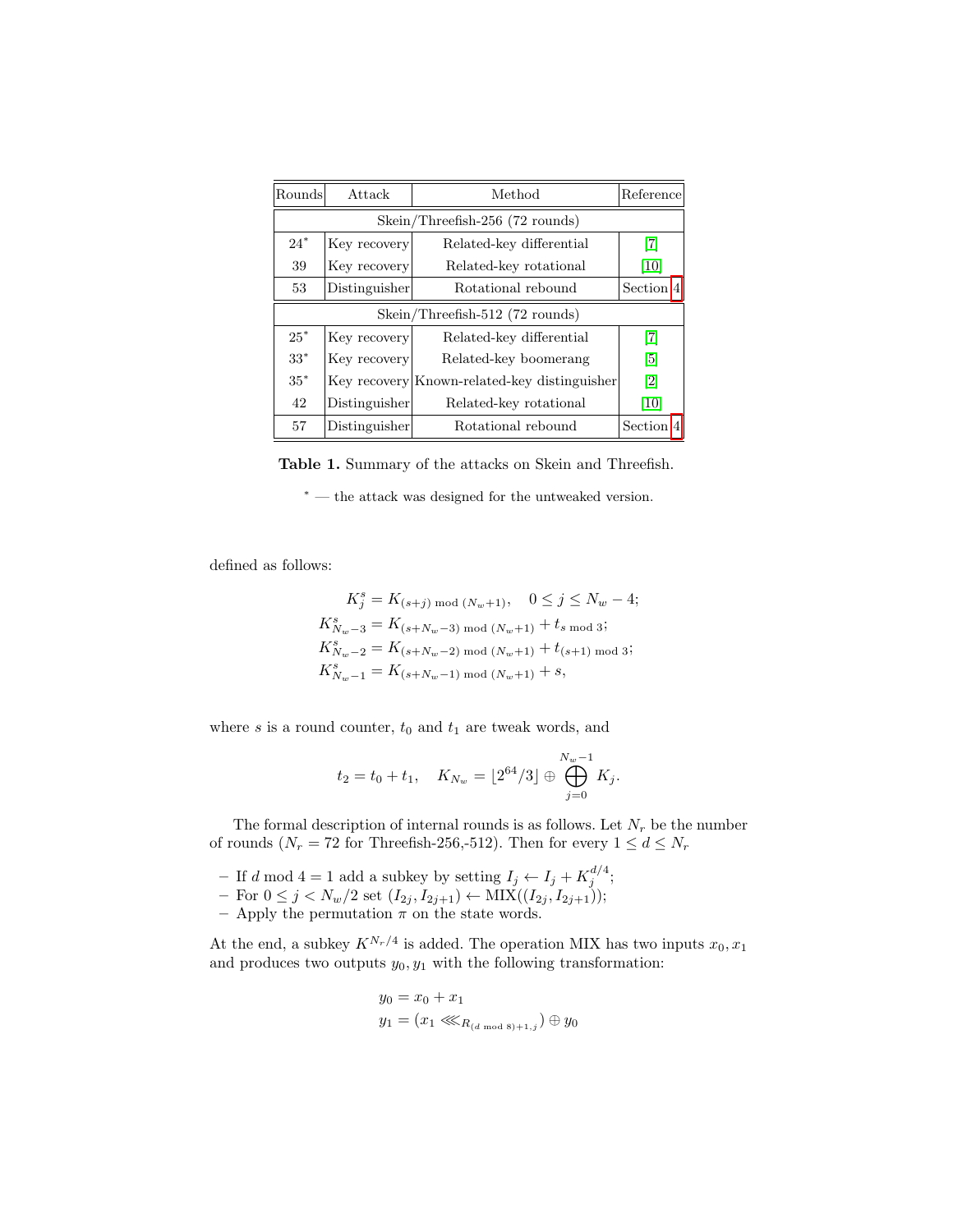The exact values of the rotation constants  $R_{i,j}$  as well the permutations  $\pi$  (which are different for each version of Threefish) can be found in [\[7\]](#page-16-7). We note that the rotation constants were changed in the Skein tweak [\[8\]](#page-16-4), and we attack the new version although a similar analysis is applicable to the old version as well.

The compression function  $F(H_{i-1}, M_i)$  of Skein is defined as:

$$
F(H_{i-1}, M_i) = E_{H_{i-1}, T_i}(M_i) \oplus M_i,
$$

where  $E_{K,T}(P)$  is the Threefish cipher,  $H_{i-1}$  is the previous chaining value,  $T_i$ is the tweak, and  $M_i$  is the message block.

The best known analysis of Skein is rotational distinguishers on the underlying Threefish cipher [\[10\]](#page-16-0), which attack 39 rounds of Skein-256 and 42 rounds of Skein-512 (see Table [1\)](#page-2-0).

#### 2.2 Rotational cryptanalysis

The main idea of the rotational cryptanalysis is to consider a pair of words where one is a rotation of the other. The  $(X, \overline{X})$  is called a *rotational pair* [with a rotation amount r], where  $\overline{X}$  the rotation of X by r bits to the left. A rotational pair is preserved by any bitwise transformation, particularly by the bitwise XOR and by any rotation. The probability that the rotational pair comes out of the addition is given by the following formula[\[6\]](#page-16-10)

$$
\mathbf{P}(\overleftarrow{x+y} = \overleftarrow{x} + \overleftarrow{y}) = \frac{1}{4}(1 + 2^{r-n} + 2^{-r} + 2^{-n}).
$$

For large  $n$  and small  $r$  we get the following table:

|                |       | $\log_2(p_r)$ |
|----------------|-------|---------------|
|                | 0.375 | –1.415        |
| $\overline{2}$ | 0.313 | -1.676        |
| 3              | 0.281 | 1.831         |

For  $r = n/2$  the probability is close to 1/4. The same holds for rotations to the right. When an addition of rotational inputs does not produce rotational outputs then we say that the addition produced a rotational error.

The use of constants can violate the rotational property. Yet, if the constants are rotational as well, then the property is preserved, i.e. if  $C = \overline{C}$  then  $\overline{X} \oplus C = \overline{X} \oplus C$  $\overline{X \oplus C}.$ 

Rotational analysis deals with constants by introducing rotational corrections in pairs of inputs:

$$
(X, \overleftarrow{X}_{\text{modified}}).
$$

Then the rotational path is constructed so that the pre-fixed corrections and the errors from the failed modular addition compensate the errors from the use of constants.

We stress that in order to apply the rotational attack for the full scheme, all its inputs must be rotational pairs [with corrections].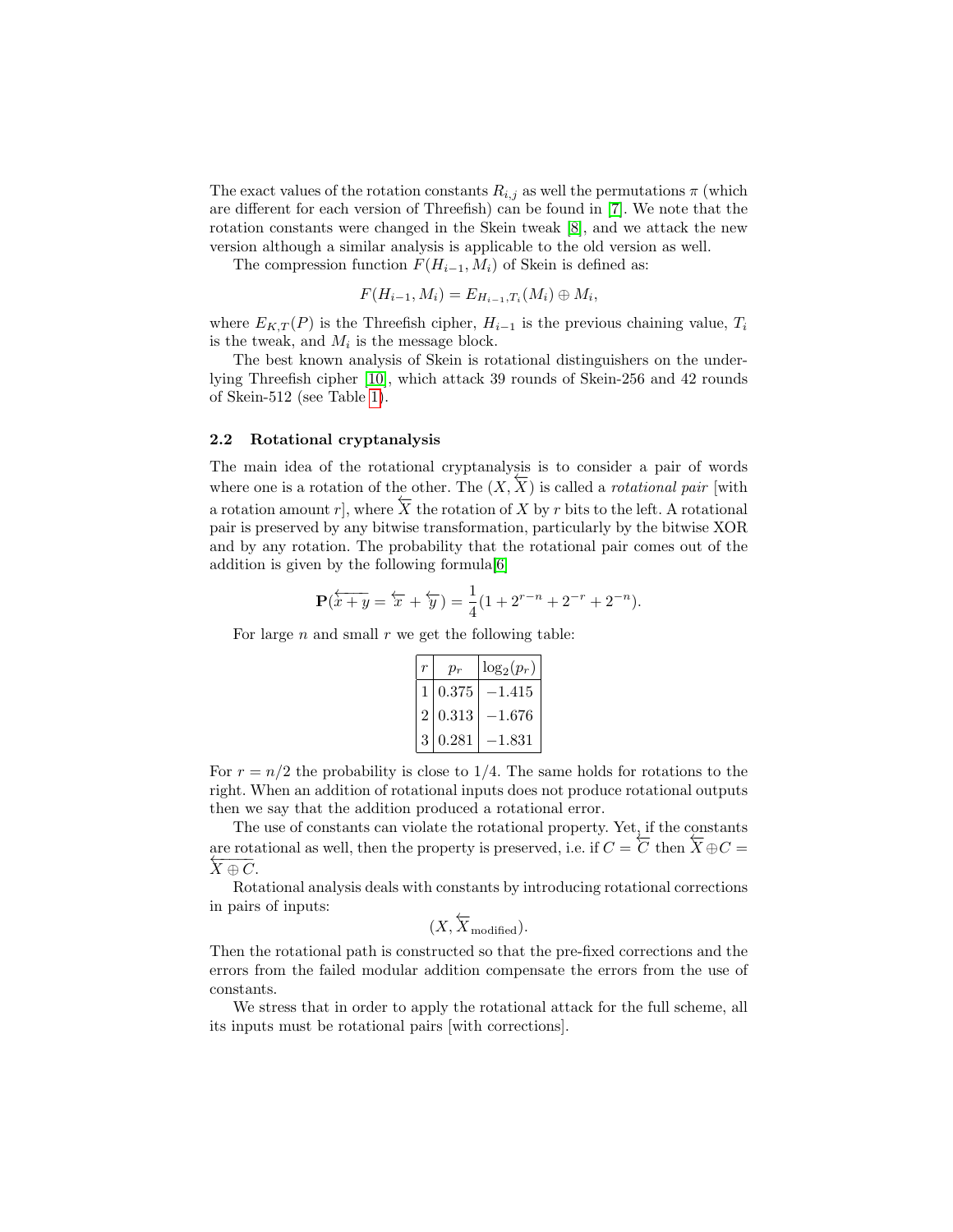#### 2.3 Rebound attack

The rebound attack [\[13](#page-16-11)[,16\]](#page-17-1) was described as a variant of differential cryptanalysis optimized to the cryptanalysis of hash functions, and at the same time can be seen as a high-level model for hash function cryptanalysis. So far it was mainly applied to AES-like constructions because of the simple way useful truncated differential characteristics can be found in them for a number of rounds.

The rebound attack is aimed to construct solutions for the most expensive part of a truncated differential trail. In the inbound phase, which covers only a few rounds, we construct solutions that connect low-weight input and output differences. In the outbound phase these solutions are propagated through the other rounds in both directions.

# <span id="page-4-0"></span>3 Rotational distinguishers

In order to convincingly argue that a particular attack algorithm indeed shows non-random behavior of a hash function or a compression function, we need to argue that an attacker with only a black-box access to an ideal primitive of the same domain and range is not able to produce the same behavior with the same or better effort and probability.

Next in this section, we define a basic rotational distinguisher with corrections and give bounds on complexity of the resulting problems. Any shortcut algorithm will have to beat those bounds in order to make a convincing case for an attack. To do this, we adapt two known distinguisher concepts. The q-multicollision distinguisher of [\[4\]](#page-16-12) will be the basis for a rotational distinguisher with corrections fixed by the attacker.

#### 3.1 Rotational distinguishers with fixed corrections

Due to the presence of counters, the rotational input pairs in Skein never convert to rotational output pairs. However, low-weight corrections applied to the input pairs, admit such a conversion:

$$
Skein(\overleftarrow{X} \oplus e) \stackrel{\mathbb{P}}{=} \overleftarrow{Skein(X)}
$$

, where Skein is the compression function  $F$ , with reasonably high probability. We say that  $X$  is a *rotational collision* for function  $f$ , if

$$
f(\overleftarrow{X}) = \overleftarrow{f}(X \oplus e).
$$

When the rotational correction is not fixed, the rotational collision search complexity is given by an equivalent of the birthday paradox and is about  $2^{n/2}$ .

However, we provide a stronger distinguisher for the Skein compression function F, which asks for a set of rotational collisions with the same correction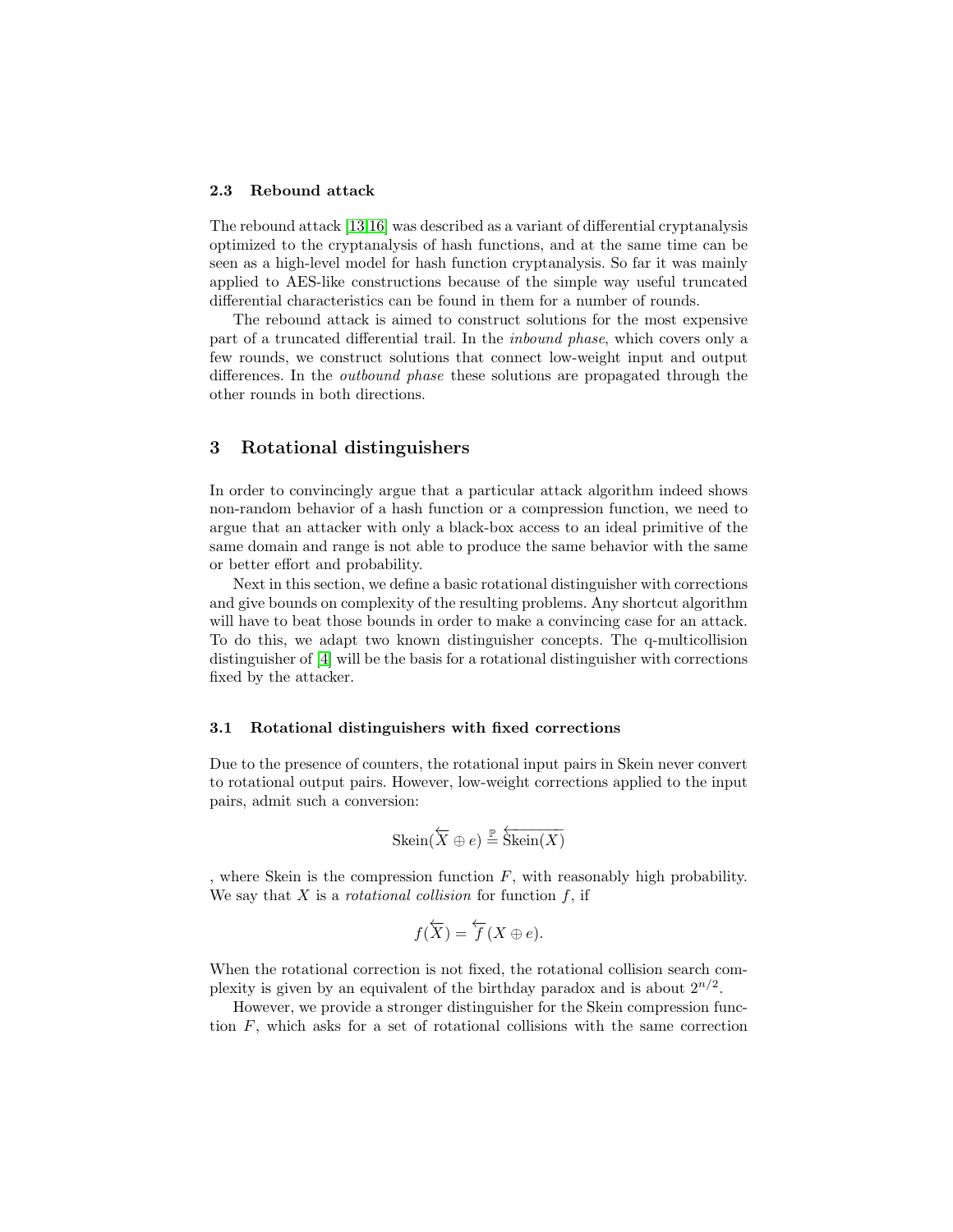$$
e: \qquad \qquad \begin{cases} \overleftarrow{F(X_1)} = F(\overleftarrow{X_1} \oplus e); \\ \overleftarrow{F(X_2)} = F(\overleftarrow{X_2} \oplus e); \\ \dots \\ \overleftarrow{F(X_q)} = F(\overleftarrow{X_q} \oplus e). \end{cases}
$$

Since the value of e is defined from the first equation, each new rotational collision costs about  $2<sup>n</sup>$  for a random function, and less for the Skein compression function as we show in the further text.

However, we prove the advantage of our distinguisher in a more strong setting by taking into account the fact that the Skein compression function is built on a block cipher  $E_K(P)$ :

$$
F(IV, M) = E_{IV}(M) \oplus M.
$$

We admit corrections only in the IV, so a rotational collision is formulated as

$$
\overleftarrow{F(IV,M)} = F(\overleftarrow{IV} \oplus e, \overleftarrow{M}) \iff
$$
  

$$
\iff \overleftarrow{E_{IV}(M)} \oplus \overleftarrow{M} = E_{\overleftarrow{IV} \oplus e}(\overleftarrow{M}) \oplus \overleftarrow{M} \iff \overleftarrow{E_{IV}(M)} = E_{\overleftarrow{IV} \oplus e}(\overleftarrow{M}).
$$

Thus the appropriate definition is as follows.

Definition 1. A set

$$
\{e; (P_1, K_1), (P_2, K_2), \ldots, (P_q, K_q))\}
$$

is called a rotational q-collision set for a cipher  $E_K(\cdot)$  if

$$
\begin{cases} \overleftarrow{E_{K_{1}}(P_{1})}=E_{\overleftarrow{K_{1}\oplus e}}(\overleftarrow{P_{1}});\\ \overleftarrow{E_{K_{2}}(P_{2})}=E_{\overleftarrow{K_{2}\oplus e}}(\overleftarrow{P_{2}});\\ \dots \\ \overleftarrow{E_{K_{q}}(P_{q})}=E_{\overleftarrow{K_{q}\oplus e}}(\overleftarrow{P_{q}}). \end{cases}
$$

We follow the line of the first attack on the full AES [\[4\]](#page-16-12) and compare the problem of finding a rotational collision set for an ideal cipher with that for reduced Threefish. Our results demonstrate that the versions of Threefish that we consider do not behave like an ideal cipher, and, thus, does not provide required security level for the Skein mode of operation (i.e., violate the random oracle property).

The complexity of the generic attack in measured in the number of queries to the encryption and decryption oracles of an ideal cipher.

<span id="page-5-0"></span>Lemma 1. To construct a rotational q-collision set for an ideal cipher with an n-bit block an adversary needs at least  $O(q \cdot 2^{\frac{q-2}{q+2}n})$  queries on the average.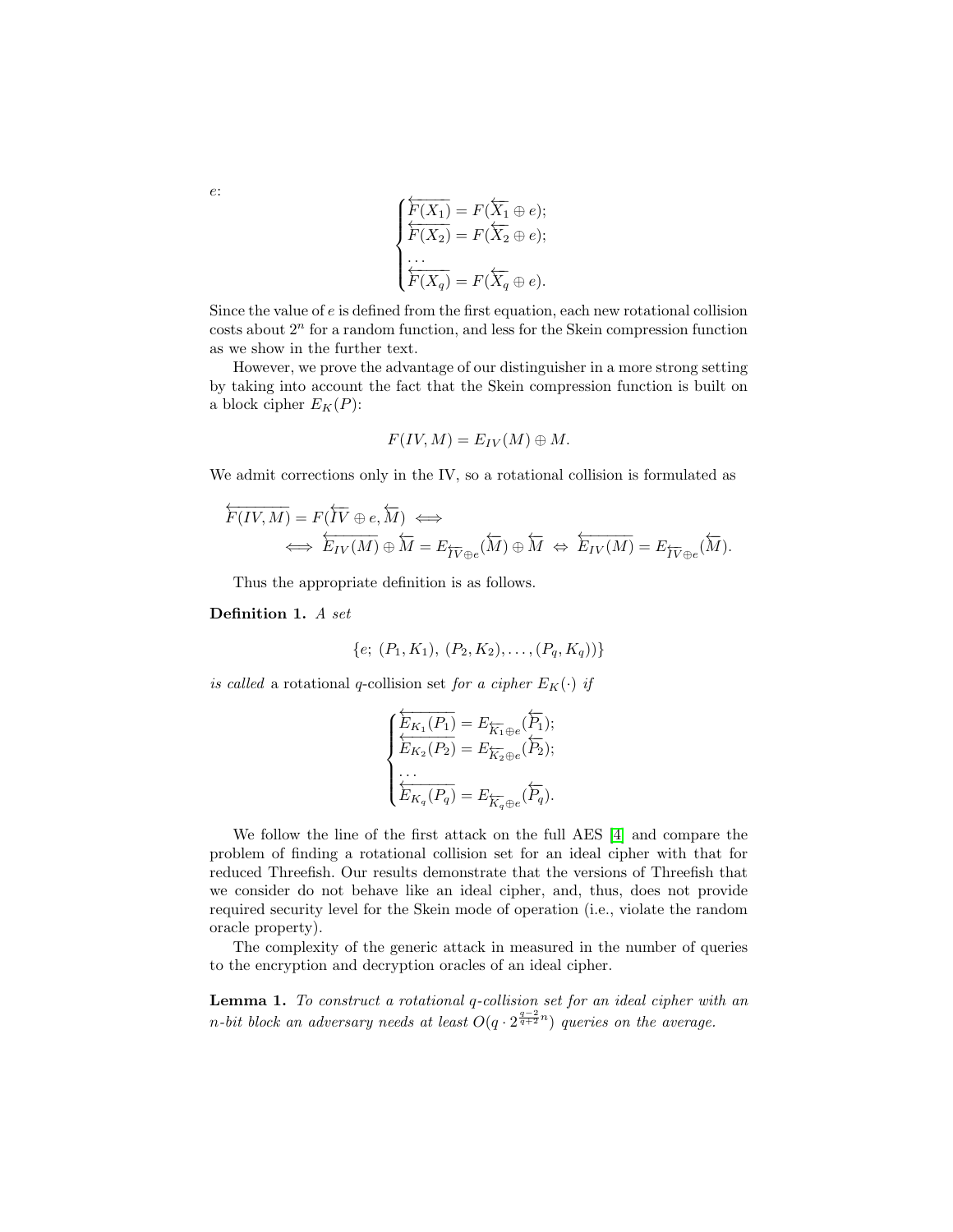Proof. The proof is similar to the proof of the multicollision lemma in [\[4\]](#page-16-12). We provide only a sketch of it.

First, we show that a rotational collision set is uniquely determined by  $q + 1$ query parameters. Then for any such set we compute the probability that it gives a collision set. The exact formula depends on the total number L of queries and their configuration, but the lower bound is

$$
L \ge O(q \cdot 2^{\frac{q-2}{q+2}n})
$$

# <span id="page-6-0"></span>4 Rotational rebound attack on Skein

#### 4.1 Overview

Our attack consists of three parts: an inbound phase, an acceleration phase, and an outbound phase. In the inbound phase we prepare enough rotational pairs of states for the outbound phase. The acceleration phase speeds up the outbound phase. An illustration of the attack proposal is given Fig. [1\)](#page-6-1), while also given in Table [2.](#page-6-2)



<span id="page-6-1"></span>Fig. 1. The complete rotational rebound attack on Skein-256, -512.

|          | Outbound                        |                    |        | Acceleration I Inbound Acceleration II |  |  |  |  |  |  |
|----------|---------------------------------|--------------------|--------|----------------------------------------|--|--|--|--|--|--|
|          | Rounds Probability              | Rounds             | Rounds | Rounds                                 |  |  |  |  |  |  |
|          | Skein- $256$ (53 rounds)        |                    |        |                                        |  |  |  |  |  |  |
| $3-42$   | $2^{-244}$                      | 43-44<br>$45 - 52$ |        | 53-55                                  |  |  |  |  |  |  |
|          | Skein-512 $(57 \text{ rounds})$ |                    |        |                                        |  |  |  |  |  |  |
| $3 - 46$ | $2^{\sim 495}$                  | 47-48              | 49-56  | 57-59                                  |  |  |  |  |  |  |

<span id="page-6-2"></span>Table 2. Structure of the rebound attack on Skein.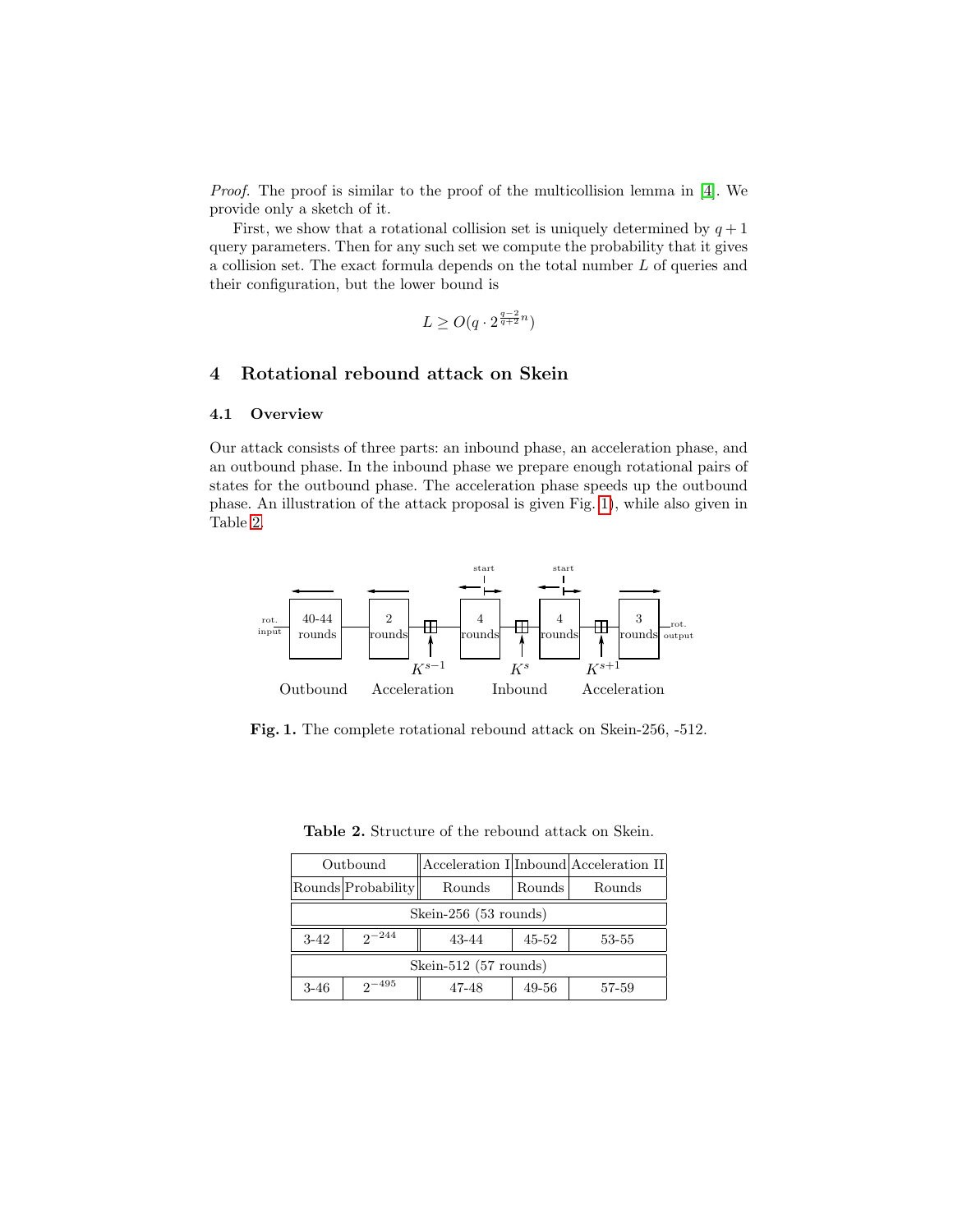The probability of the outbound phase depends on the values of particular key bits (see details in Section [4.4\)](#page-9-0). As a result, we put global conditions on the keys, which are given in Tables [3](#page-7-0) and [4.](#page-7-1)

<span id="page-7-0"></span>Table 3. Pre-fixed values of key bits in Skein-256. The middle 58 bits of  $k_i$ coincide (with regard to the rotation) in related keys.

|   | Kο                                                                      | $K_1$ | $K_2$ | $K_{2}$ | $K_4$ |  |
|---|-------------------------------------------------------------------------|-------|-------|---------|-------|--|
| K | $\ 011110 010011 001110 000011\ 010101 $                                |       |       |         |       |  |
|   | $\ \overline{K} \oplus e\ $ 110011   001010   110110   001001    010011 |       |       |         |       |  |

<span id="page-7-1"></span>Table 4. Pre-fixed values of key bits in Skein-512

| $K_0$ | $\cdot$   $K_1$ | $K_2$ | $K_3$ | $K_4$   $K_5$ | $K_6$   $K_7$    $K_8$ |                                                                                           |
|-------|-----------------|-------|-------|---------------|------------------------|-------------------------------------------------------------------------------------------|
|       |                 |       |       |               |                        | $K$   011101 010001 001101 000001 011110 000001 001101 000001  000110                     |
|       |                 |       |       |               |                        | $\ \overline{K}\oplus e\ $ 110011 000010 110010 000001 110011 000010 110010 000001 010101 |

For the distinguisher, we produce many  $M$  and  $K$ , such that

$$
E_{\overleftarrow{K} \oplus e}(\overleftarrow{M}) = \overleftarrow{E_K(M)},
$$

where  $E$  is the Threefish-256 reduced to rounds 2-54 (2-58 for the 512-bit version). For the Skein compression function, we produce many  $M, IV$ , and T such that

$$
F(\overleftarrow{IV}||\overrightarrow{T} \oplus e, \overleftarrow{M}) = \overleftarrow{F(IV}||\overrightarrow{T}, \overrightarrow{M})
$$

for the same  $e$ . The total complexity is about  $2^{244}$  per pair in Skein-256, and 2 <sup>495</sup> per pair in Skein-512. Therefore, we are able to construct a set of rotational collisions for the Skein compression function with complexity lower than for a random function. Also, we can construct a rotational q-collision set for the cipher Threefish with complexity lower than for an ideal cipher. This proves the relevance of our attack.

## 4.2 Inbound phase

The inbound phase can be seen as the inner loop of the attack algorithm. The goal is to use all degrees of freedom available to efficiently provide enough starting points for the outbound part. The details depend on the variant of Skein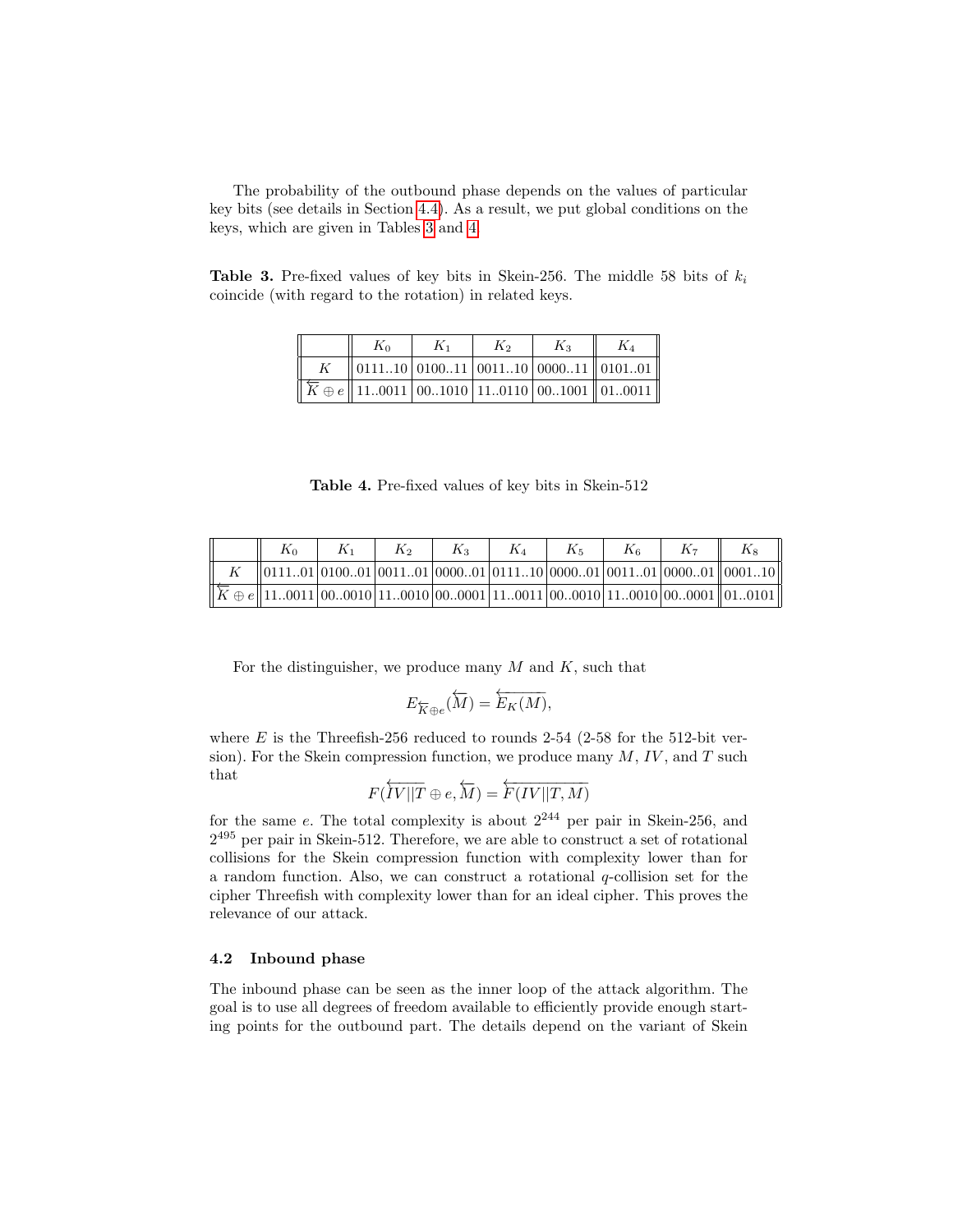considered, the choice of round key additions that are covered by the inbound phase, etc. In the following we describe the technique in a way that is independent of such details.

Let us consider 8 consecutive rounds. The addition of the round key  $K^s$  in the middle will be our matching point. We enumerate a large set of internal states both before and after the round key addition such that (1) the expected rotational trail is followed in the 8 rounds, and (2) it is possible to compute a subkey  $K^s$  that matches the global constraints set up for later phases of the attack, and connects those two internal states. In experiments we found that by simply forcing a part (less than a quarter of the bits) of the state to a particular value can lead to pairs following a rotational trail with probability 1 for 3-5 rounds in forward direction. For the inbound phase we actually need less. Two rounds in forward direction and backwards direction is enough for both chunks of 4 rounds we operate on independently. In addition, for those two rounds, many differentials exist that allow for manipulation of the outputs of those 4 round chunks in a way that resembles message modification techniques in MD5 or SHA-1 [\[21](#page-17-4)[,20\]](#page-17-5). To connect those chunks of 4-round computations, we use the degrees of freedom in the choice of the subkey  $K_s$ . The global conditions

On the other hand, note that this does not fully determine the key yet, as the compression function also has a tweak input which serves as another source for degrees of freedom. This leaves some control over subkeys  $K^{k+1}$  and  $K^{k-1}$ .

#### 4.3 Acceleration phase

The acceleration phase of the attack may be seen as part of the inbound phase or part of the outbound phase. Technically, starting from here computations are done in an inside-out manner, yet remaining degrees of freedom are used to accelerate the search for right pairs in the outbound phase.

As soon as we get a right pair of computations for the inbound phase, we produce many more of them from the given one as follows. We follow the simple idea of neutral bits as e.g. applied in the analysis of SHA-0 and SHA-1 [\[3\]](#page-16-6). We view them as auxiliary path [\[9\]](#page-16-5) (also formalized as tunnels or submarines in [\[11,](#page-16-13)[19,](#page-17-6)[17\]](#page-17-7)) and apply the differences specified by the path to the key and the tweak.

The configuration of the auxiliary path for Skein-256 is given in Table [5.](#page-9-1) We apply the original path difference to the first execution of the pair, and the rotated path difference to the second execution.

We consider ⊕-differences here, so we have to take into account the fact that the tweak and the key are added by the modular addition. Therefore, we choose the difference so that the probability of the carry is low. However, since adjacent bits are often neutral as well, a carry bit may still preserve the rotational pair.

In Skein-256 we take various  $\delta$  and apply the resulting auxiliary path  $\mathcal{P}_{\delta}$  to the right pair. We choose  $\delta$  so that the differences in the subkey  $K^{12}$  compensate each other. Then we check whether the modular additions in rounds 43-44 and 53-55 are not affected by the modification. If so, we get another rotational pair for rounds 43-55.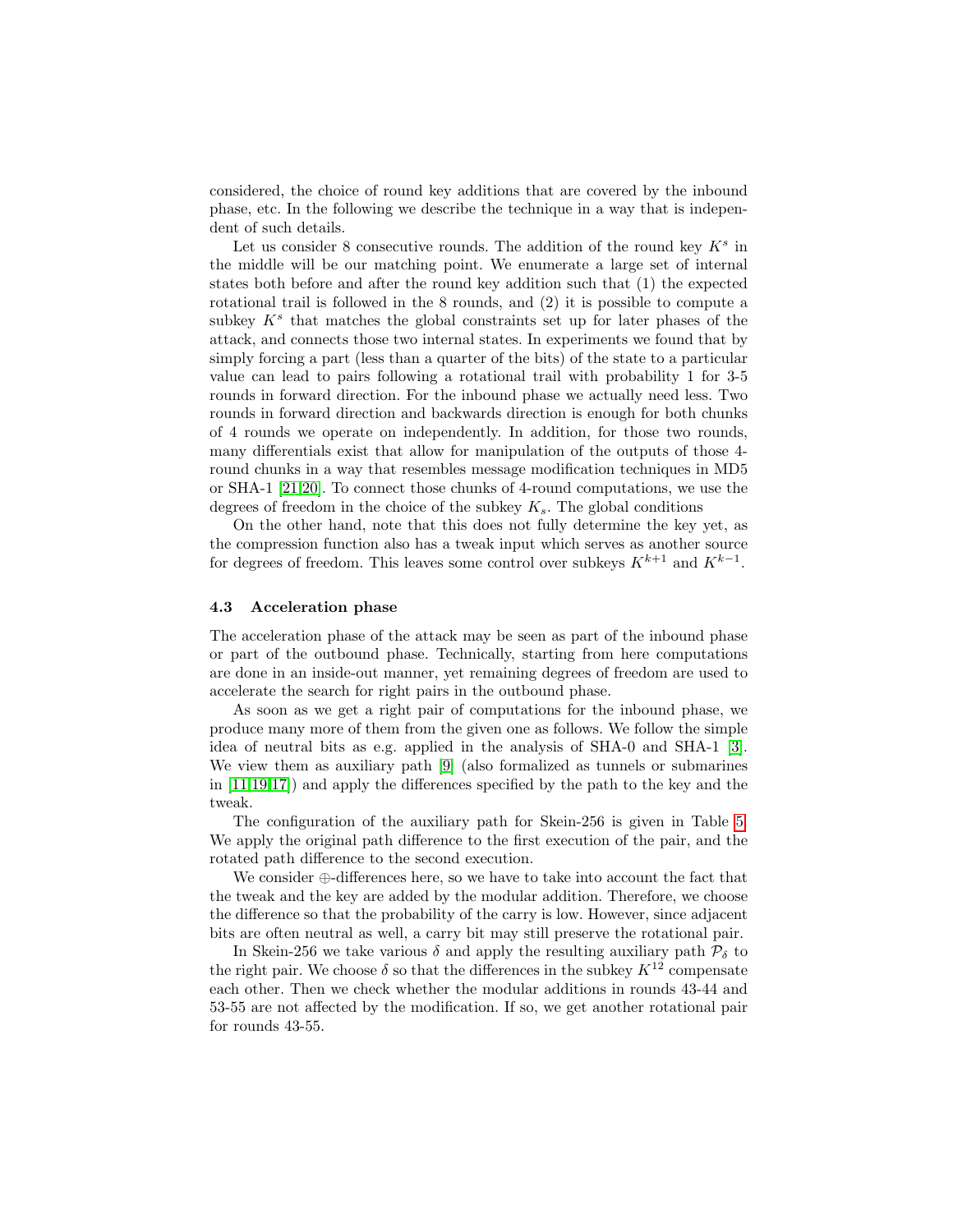| Round | Subkey              |                | Subkey words   |                 |                |
|-------|---------------------|----------------|----------------|-----------------|----------------|
| 45    | $K^{11}$            | $K_1$          | $K_2$          | $K_3$           | $K_4$          |
|       |                     | $\overline{0}$ | $\overline{0}$ | $\delta$        | $\delta$       |
|       | Tweak               |                | Tweak words    |                 |                |
|       | $T^{11}$            |                | $T_\oplus$     | $\mathcal{T}_0$ |                |
|       |                     |                | 0              | δ               |                |
| 49    | $\overline{K^{12}}$ | $K_2$          | $K_3$          | $K_4$           | $K_0$          |
|       |                     | $\overline{0}$ | $\delta$       | $\delta$        | $\overline{0}$ |
|       | $\overline{T^{12}}$ |                | $T_0$          | $T_1$           |                |
|       |                     |                | δ              | δ               |                |
| 53    | $\overline{K^{13}}$ | $K_3$          | $K_4$          | $K_0$           | $K_1$          |
|       |                     | $\delta$       | δ              | 0               | 0              |
|       | $\overline{T^{13}}$ |                | $T_1$          | $T_\oplus$      |                |
|       |                     |                | δ              |                 |                |

<span id="page-9-1"></span>**Table 5.** Configuration of the auxiliary path for Skein-256.  $K_i$  is the *i*-th word of the first subkey  $K^0$ .

In experiments, we found that 44 of the 64 possible individual bits that result in a local collision of the latter type behave neutral with probability larger than 0.75 for three rounds in forward direction and simultaneously two rounds in backwards direction, 37 consecutive bits of those have a probability very close to  $1<sup>1</sup>$  $1<sup>1</sup>$ . Details for this phase will be found in Appendix in Table [6.](#page-17-8) Overall, the results mean that every time those five rounds in the outbound phase are computed, and the effort of those is less than  $2^{37}$ , the amortized effort for those computations will be negligible. If the effort for those five rounds is more, the effect of this acceleration phase, the speed-up, still grows roughly exponential with the number of neutral bits used.

# <span id="page-9-0"></span>4.4 Outbound phase

We follow the idea of [\[10\]](#page-16-0), and introduce corrections in the Threefish keys. But unlike [\[10\]](#page-16-0), we consider modular corrections, i.e. we define the related-key pair by  $(K, K + e)$ , where e is a low-weight correction, "+" is modular addition, and the rotation amount is fixed to 2 to bypass the key schedule constant. Each 64-bit word w in Skein can be seen as a concatenation of two words  $w_1, w_2$ , i.e.

<span id="page-9-2"></span><sup>&</sup>lt;sup>1</sup> The fact that carries have to behave equivalently for round key additions in both forward and backward direction puts constraints on the inbound phase which are ignored here to keep the exposition simple. This either results in less degrees of freedom available to perform the exhaustive-search part of the attack, or reduces the number of possible combinations of neutral bits, and has to be taken into account in the overall estimate of the time complexity.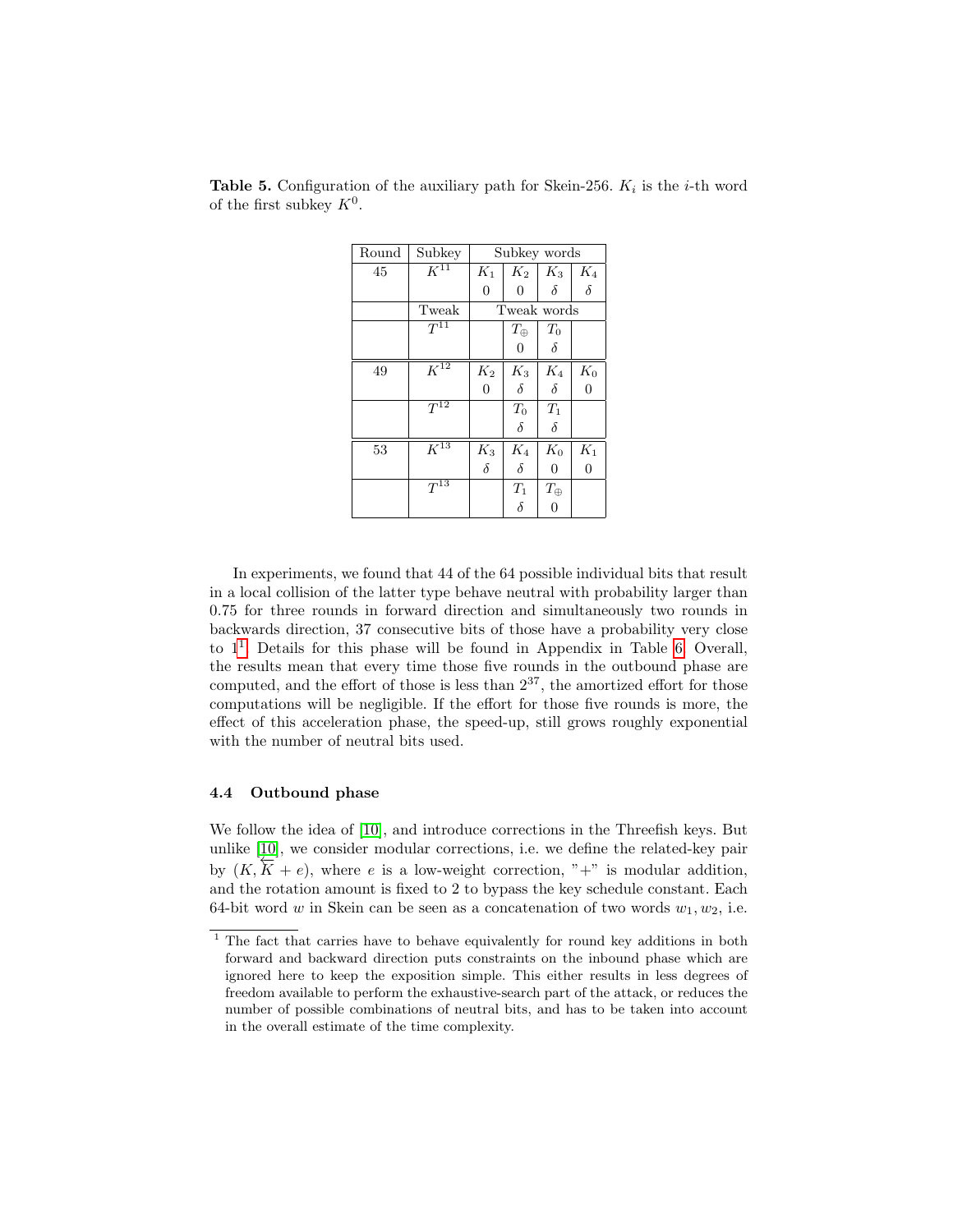$w = w_1||w_2$  where  $w_1$  represent the two most significant bits of w and  $w_2$  the rest 62 bits.

To obtain a high number of rounds in the outbound phase, we carefully choose optimal corrections and fix some of the key bits. More specifically, we found the best values of key bits with the optimized exhaustive search. Now we explain how to optimize the search in Skein-256 (Figure [2\)](#page-10-0).



<span id="page-10-0"></span>Fig. 2. Rotational pair through two rounds with key addition of Skein-256.

We consider two rounds of Skein-256 with a subkey addition in between (rounds 4-5, 8-9, etc.). Note that the outer double rounds (6-7, 10-11, etc) simply keep the rotational pairs, so the probability does not depend on the number of round. The outer rounds probability is  $2^{-8.5}$  for Skein-256 and  $2^{-17}$  for Skein-512.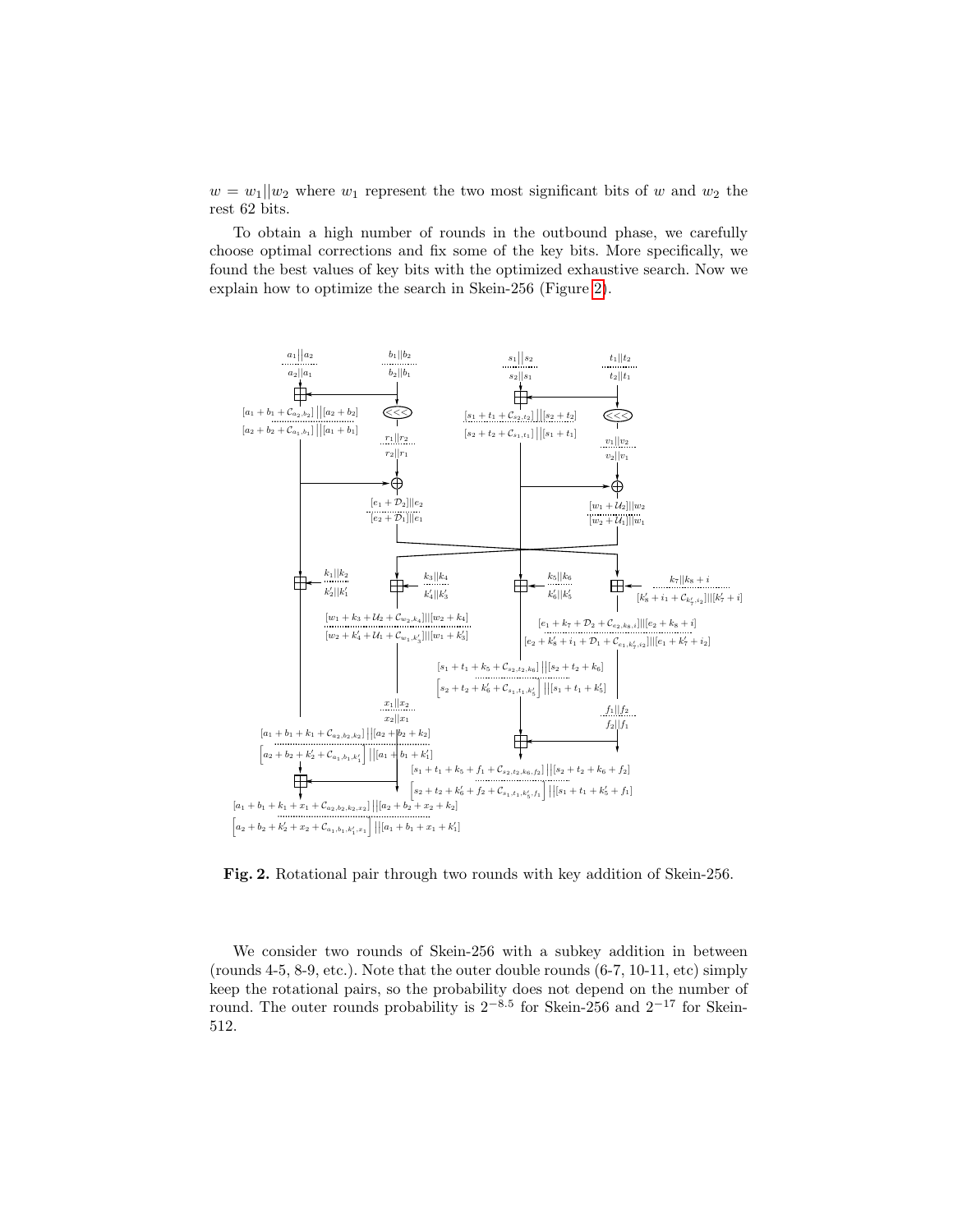We denote the four words of the internal state before the double rounds by  $(A, B, C, D)$ . Therefore, we have

$$
(A, B, C, D) = (a_1 || a_2, b_1 || b_2, s_1 || s_2, t_1 || t_2);
$$
  
\n
$$
(\overleftarrow{A}, \overleftarrow{B}, \overleftarrow{C}, \overleftarrow{D}) = (a_2 || a_1, b_2 || b_1, s_2 || s_1, t_2 || t_1).
$$

Similarly, we denote by

$$
K=[k_1||k_2,\,k_3||k_4,\,k_5||k_6,\,k_7||k_8];\quad \overleftarrow{K}\oplus e=[k_2'||k_1',\,k_4'||k_3',\,k_6'||k_5',\,k_8'||k_7'].
$$

the rotational pair of subkeys. Then the corrections  $e_i$  can be defined as

$$
e_i = k'_{2i+1} || k'_{2i+2} - k_{2i+1} || k_{2i+2}.
$$

In Figure [2](#page-10-0) the pairs are presented one a top of another with the symbol "- - - - - - " between them. By  $C_{z_1,\,\dots,z_k}$  we denote the carry from the sum  $z_1+\ldots+z_k$ , i.e. when  $z_i < 2^r$ , then  $C_{z_1,\ldots,z_k} = (z_1 + \ldots + z_k) \gg_r$ . The variables  $r, v, \mathcal{D}, \mathcal{U}, x, f$  are introduced to maintain the 2+62 bit representation of the words. With  $i = i_1||i_2$ we denote the round counter. Since the rotation preserves the rotational property, we can omit the rotations in the second round of the double subkey rounds, and only require rotational output pairs after the additions in this round. To obtain such pairs for the first output, the following conditions have to hold:

$$
a_1 + b_1 + k_1 + x_1 + C_{a_2,b_2,k_2,x_2} = a_1 + b_1 + x_1 + k'_1
$$
  

$$
a_2 + b_2 + x_2 + k_2 = a_2 + b_2 + k'_2 + x_2 + C_{a_1,b_1,k'_1,x_1}
$$

Similarly, for the rest 3 outputs, we get the following conditions:

$$
w_1 + k_3 + \mathcal{U}_2 + C_{w_2, k_4} = w_1 + k'_3
$$
  
\n
$$
w_2 + k_4 = w_2 + k'_4 + \mathcal{U}_1 + C_{w_1, k'_3}
$$
  
\n
$$
s_1 + t_1 + k_5 + f_1 + C_{s_2, t_2, k_6, f_2} = s_1 + t_1 + k'_5 + f_1
$$
  
\n
$$
s_2 + t_2 + k_6 + f_2 = s_2 + t_2 + k'_6 + f_2 + C_{s_1, t_1, k'_5, f_1}
$$
  
\n
$$
e_1 + k_7 + \mathcal{D}_2 + C_{e_2, k_8, i} = e_1 + k'_7 + i_2
$$
  
\n
$$
e_2 + k_8 + i = e_2 + k'_8 + i_1 + \mathcal{D}_1 + C_{e_1, k'_7, i_2}
$$

The above 8 equations, can be reduced to:

$$
k_1' - k_1 = C_{a_2, b_2, k_2, x_2} \tag{1}
$$

<span id="page-11-0"></span>
$$
k_2' - k_2 = -C_{a_1, b_1, k_1', x_1} \tag{2}
$$

$$
k_3' - k_3 = C_{w_2, k_4} + \mathcal{U}_2 \tag{3}
$$

$$
k_4' - k_4 = -(C_{w_1, k_3'} + \mathcal{U}_1) \tag{4}
$$

$$
k'_5 - k_5 = C_{s_2, t_2, k_6, f_2} \tag{5}
$$

$$
k'_6 - k_6 = -C_{s_1, t_1, k'_5, f_1} \tag{6}
$$

$$
k_7' - k_7 = C_{e_2, k_8, i} + D_2 - i_2 \tag{7}
$$

$$
k_8' - k_8 = i - i_1 - (C_{e_1, k_7', i_2} + \mathcal{D}_1)
$$
\n<sup>(8)</sup>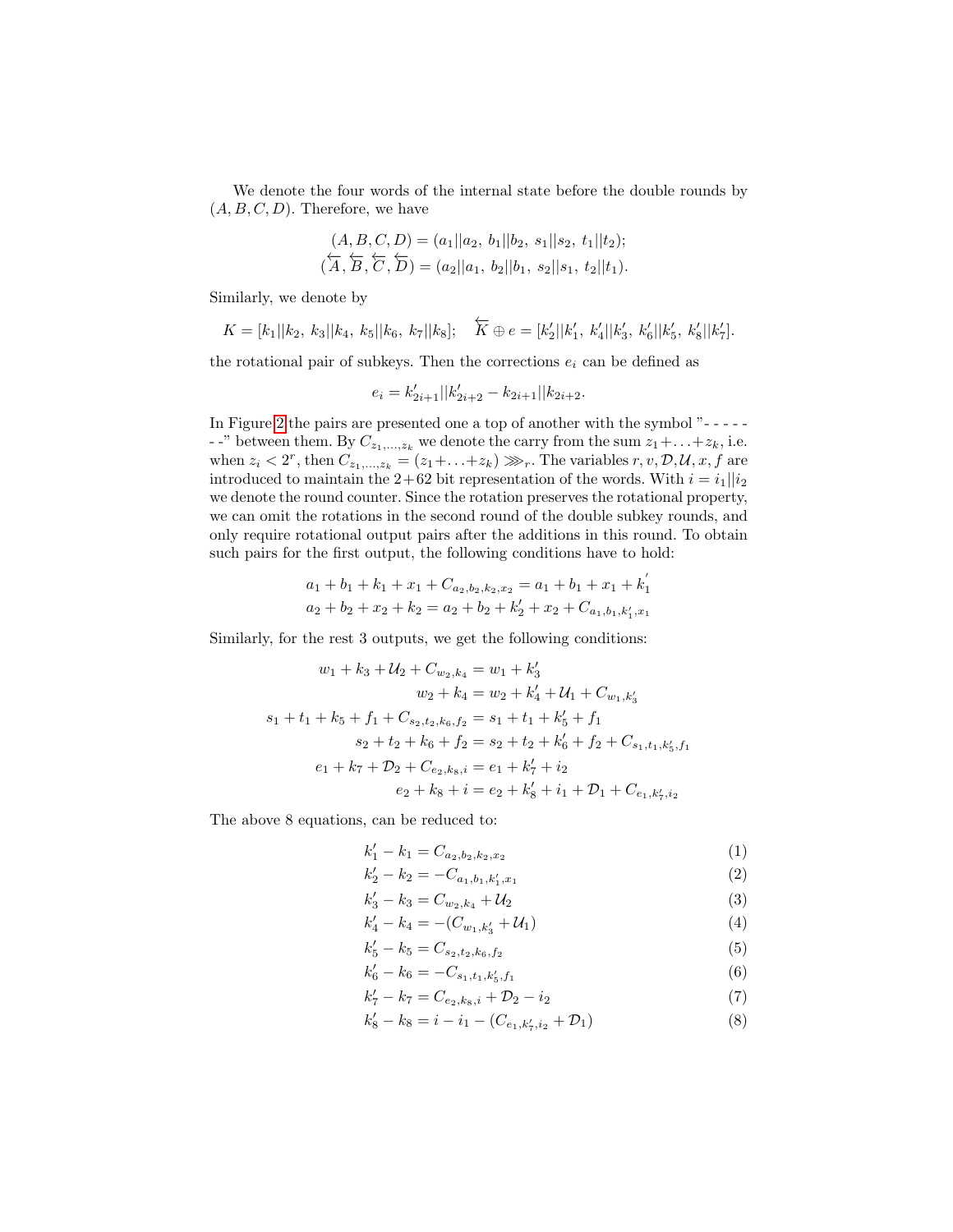This system gives as a hint how to choose the corrections  $e_i$  and the values of some of the subkey bits. For each carry  $C_{z_1,\dots,z_k}$  it holds  $0 \leq C_{z_1,\dots,z_k} < k$ . Yet the probability that a carry will take a specific value in this range, when  $z_i$ are randomly chosen, is not uniformly distributed. When the carries come from sums with 4 terms, the probability is highest for the values 1 and 2. Therefore, for our brute force, we limit the differences  $k'_1 - k_1, k_2 - k'_2, k'_5 - k_5, k'_6 - k_6$ , only to these two values.

The variables  $\mathcal{U}_1, \mathcal{U}_2, \mathcal{D}_1, \mathcal{D}_2$ , are determined as follows:

$$
\mathcal{U}_1 = ((s_2 + t_2 + C_{s_1, t_1}) \oplus v_2) - ((s_2 + t_2) \oplus v_2)
$$
  
\n
$$
\mathcal{U}_2 = ((s_1 + t_1 + C_{s_2, t_2}) \oplus v_2) - ((s_2 + t_2) \oplus v_2)
$$
  
\n
$$
\mathcal{D}_1 = ((a_2 + b_2 + C_{a_1, b_1}) \oplus r_2) - ((a_2 + b_2) \oplus r_2)
$$
  
\n
$$
\mathcal{D}_2 = ((a_1 + b_1 + C_{a_2, b_2}) \oplus r_1) - ((a_1 + b_1) \oplus r_1)
$$

These variables can take only odd values and a zero. Since  $C_{w_2,k_4}$  can take  $0,1$ and  $\mathcal{U}_2$  can take 0, 1 it means that  $k'_3 - k_3$  (see [\(3\)](#page-11-0)) can also take 1 and 2 (the same values as the one for the subkeys discussed above). A similar reasoning is applicable to the difference  $k_4 - k'_4$ . The differences  $k'_7 - k_7$ ,  $k_8 - k'_8$  that are left, are the only one that actually depend on the round counter. Yet, since  $C_{e_2,k_8,i}$  $C_{e_2,k_8,i}$  $C_{e_2,k_8,i}$  can take the values  $0,1^2$ , i.e. it is not fixed but rather flexible, the whole expression  $C_{e_2,k_8,i} + \mathcal{D}_2 - i_2$ , for any  $i_2$  can take the values 1, 2 (recall that  $\mathcal{D}_2$ can be any odd value). Therefore the difference  $k'_7 - k_7$  can be 1 or 2 (with probability that depends on the round counter  $i_2$ ). Finally, let us focus on the difference  $k'_8 - k_8$  which is determined by the expression  $i - i_1 - C_{e_1, k'_7, i_2} - \mathcal{D}_1$ . For a specific counter *i*, when  $k'_7 + e_2 = 0$ , the carry  $C_{e_1, k'_7, i_2}$  is fixed. Hence in this case, the whole expression can take only one value, 1 or 2, but not the both. This limits  $k'_8 - k_8$  to only a single value.

Now recall that  $k_i, k'_i$  are the values of the particular subkey words, and not the key words. Once we fix all of the differences in the subkey words of some round, then in the next round, practically the same differences will appear shifted by one index. Also, since the value of the difference in the last key word  $K_4$  is determined from the other words, we would have to fix the values of  $k_1, k_3, k_5, k_7$ and the two least significant bits of  $k_2, k_4, k_6, k_8$  so that the difference in  $K_4$  will be as expected. We fix only two bits because we choose the initial difference to be 1 or 2.

In our brute force search, first we find good values for the differences and the two most significant key bits of each key word. We try all possible differences 1 or 2, and then we fix the key bits values, such that the difference in the two most significant bits of  $K_4$  will also be 1 or 2, and we take into account the limitation on  $k'_8 - k_8$  for each counter. Then, we try all possible differences 1 and 2 in the least 62 bits of the each key word. We choose the differences that pass with highest probability through the double subkey rounds. Also, we fix the 2 least significant bits in each key word, so that the difference in the least 62 bits

<span id="page-12-0"></span><sup>&</sup>lt;sup>2</sup> It can take the value 2 as well, but the probability is really low because the counter  $i$  is only 4-5 bits.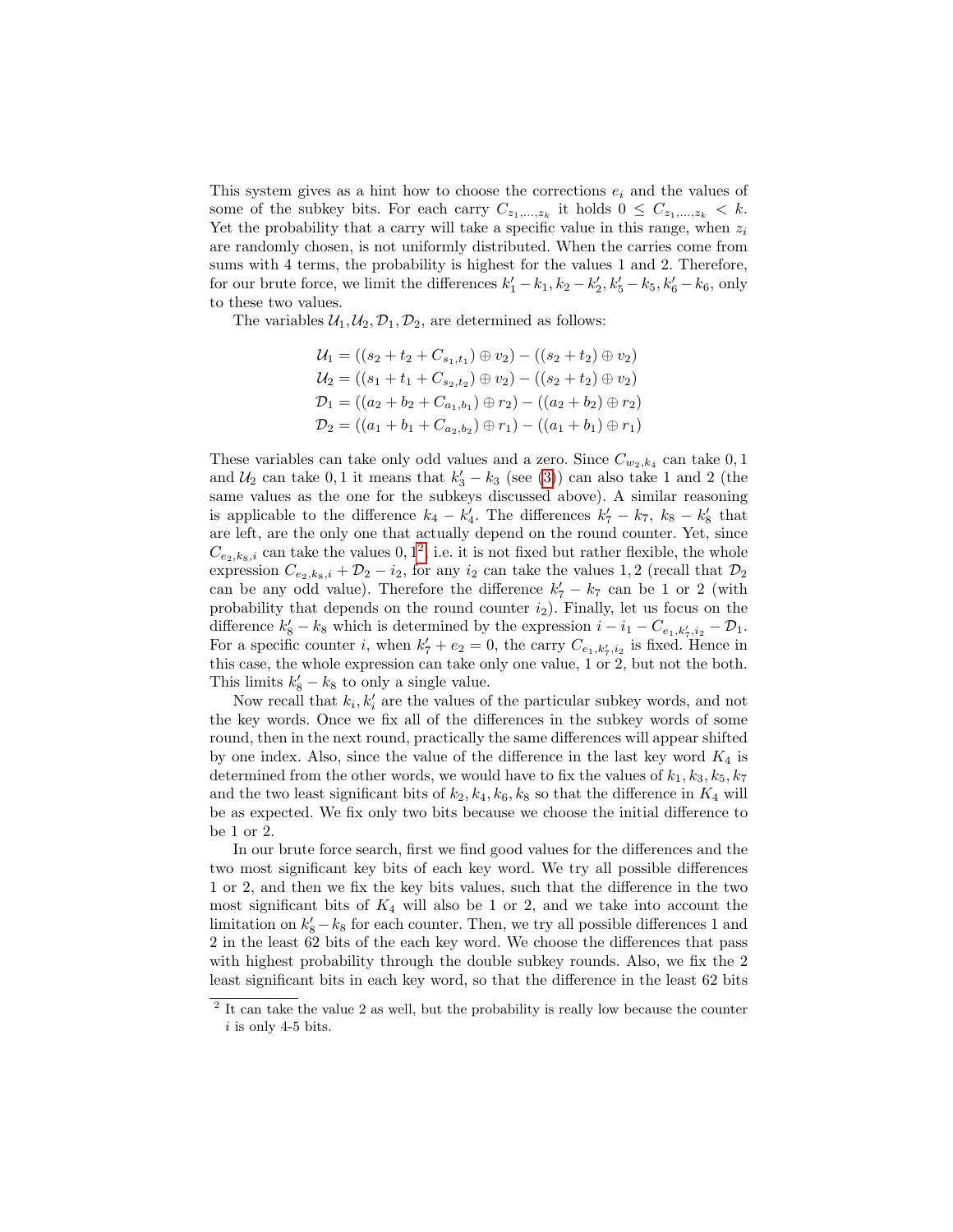of  $K_4$  will also be 1 or 2. Finally, to increase the probability we fix the values of the bits 60,61 (the next two bits after the 2 most significant bits). This results in fixing the two most significant bits of  $k_2, k_4, k_6, k_8$  which in return increases the probability that the carries take the expected values.

Rather than finding the above values through a theoretically small brute force, we have tested our approach on a real double subkey rounds Skein-256. That is, most of the values, were found and confirmed to be good by taking rotational input pairs of states and rotational input pair of key words with corrections and testing the probabilities on double subkey rounds. In some cases the theoretical probabilities did not coincide with the empirical. This is because there are some hidden dependencies. For example, both  $\mathcal{U}_1$  and  $k'_5 - k_5$  depend on  $s_2, t_2$ . Once we had the optimal corrections (and some bit values) of the keys for the double subkey rounds, we found the probability for 4 consecutive rounds. We start with a random rotational input pair of states and go through three rounds. Then we add the subkeys (with the particular counters) and then we go for an additional round.

We fix 6 bits in K: 4 MSBs and 2 LSBs, and 6 bits in  $K_B$ : 2 MSBs and 4 LSBs. The values of these bits are given at Table [3.](#page-7-0) In Skein-256 the probability to pass rounds  $3-42$  (i.e. 10 key additions) is  $2^{-244}$ . A detailed table with roundby-round probabilities is given at Table [7](#page-18-0) of the Appendix.

Optimal values for the differences and some key bits can be obtained for Skein-512 as well. A property of the double subkey rounds Skein-512 that helps to run the brute force search is that these two double subkey rounds can be split into two non-intercepting halves (see Fig[.3](#page-18-1) in the Appendix). Then, for each half, the optimal differences can be found independently. Note that this simply speeds up the brute force for optimal differences and values, but has no impact on the actual probability of the inbound phase. Unlike Skein-256, in Skein-512 we could not find empirically the probabilities for 4 consecutive rounds because they were too low. Hence, we considered each 4 rounds as double round + double subkey round and simply multiplied the probabilities of these two. The values for the optimal 6 bits of each key word in Skein-512 are given in Table [4.](#page-7-1) In Skein-512 the probability to pass rounds  $3-46$  is about  $2^{-494}$  (details in Table [8\)](#page-18-2).

#### 4.5 Probabilities in the Khovratovich-Nikolić analysis

The paper [\[10\]](#page-16-0) provided the rotational analysis of Threefish on up to 42 rounds. The probability estimates were based on several independence assumptions, which must be corrected as follows:

– The probability of the rotational pair propagation through double rounds without key addition (2-3, 6-7, etc.) is not a multiplication of probabilities for a single round. The problem is that two consecutive modular additions  $((a \boxplus b) \boxplus c)$  have lower rotational probability than expected. For example, the rotational probability of one round in Skein-256 is  $2^{-3.35}$  for the rotation by 2, but the probability of two rounds is  $2^{-8.52}$  instead of  $2^{2 \cdot (-3.35)} = 2^{-6.7}$ .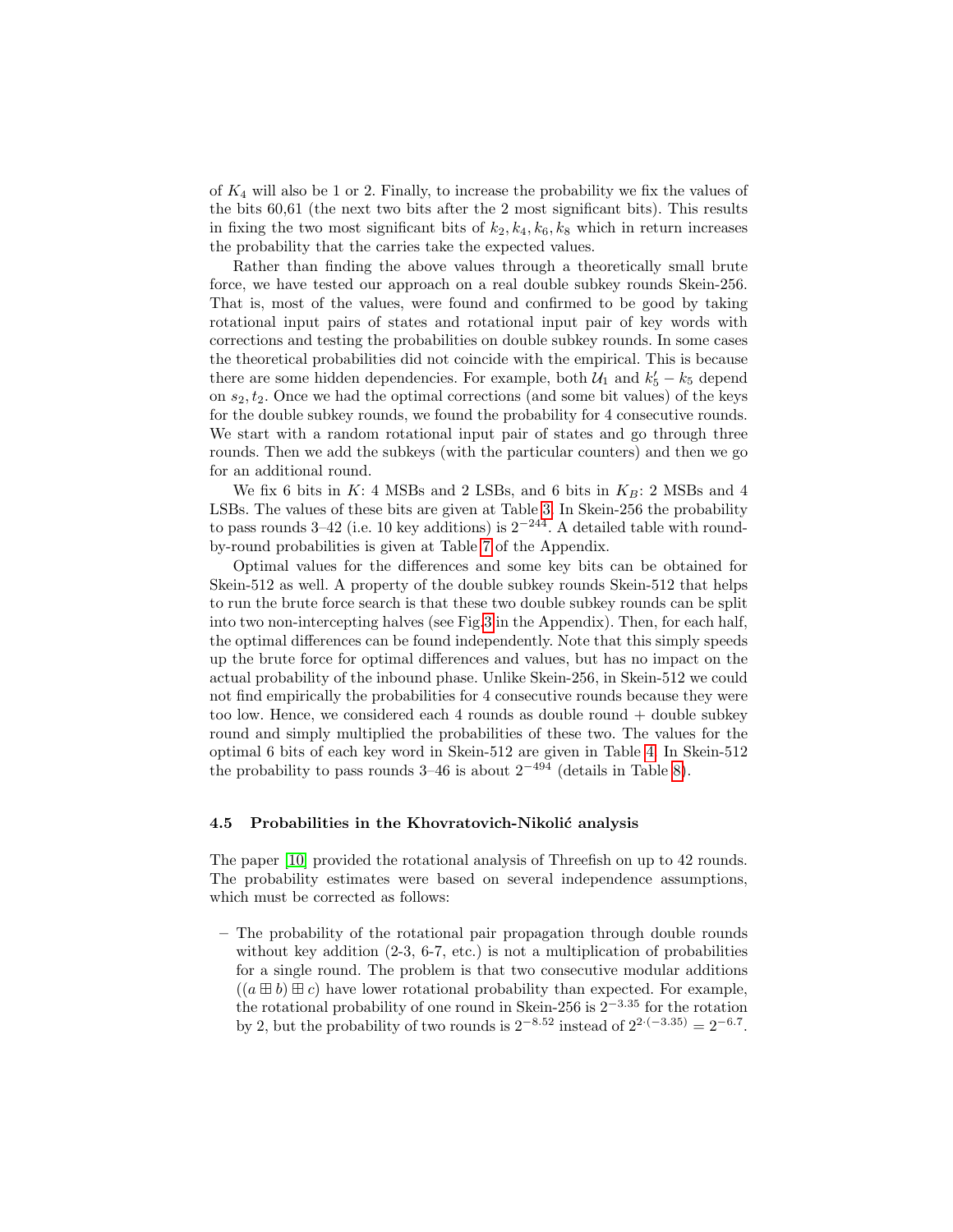- The rotational inputs to the round before the key addition (4, 8, etc.) are not uniformly distributed, and this partly compensates the negative effect of the dependency (see above). We note that the non-uniformity of inputs is best approximated with restricting the two most significant bits from the value {00}.
- The propagation of the rotational inputs through the double round with the key addition in Threefish-256, with the appearance and the correction of errors, can not be considered as two independent events (i.e., as getting rotational pairs in the further MIX operations independently). As a result, the probability of this event can not be computed as a multiplication of other probabilities, and must be computed as a single value.

### 4.6 Degrees of freedom analysis

Now we discuss the following question: How often can this inbound phase be repeated? After fixing the differences and the corrections, for Skein-256 we have

$$
256 + 256 + 128 = 640
$$

degrees of freedom available to perform the attack. The outbound phase fixes 24 of the 256 bits of the key, (also 12 bits of the 128-bit tweak), and in addition may need up to 256 bits to follow the longest possible trail with high probability. What remains is

$$
640 - 36 - 256 = 348
$$

degrees of freedom to be spent by the inbound and the acceleration phase. If variants with less rounds are targeted, this number is higher, as less repetitions are needed for the shorter outbound phase. Overall, this is enough for our purposes.

## 4.7 Summary and complexity estimates

We experimentally verified the probabilities of the outbound phase, and took various dependencies into account, and also experimentally verified parts of the acceleration and inbound phase.

Using the Skein-256 compression function as an example, we describe the resulting attack. As illustrated already in Fig. [1,](#page-6-1) the 8-round inbound part is performed close to the output of the cipher/compression function, the 5 round acceleration area (3 rounds in forward direction and 2 rounds in backward direction) surrounding it. The majority of the inside-out computation is then done in backwards direction, covering about 40 rounds. In total this gives about 53 rounds. Additionally, early stopping techniques will only require the computation of a small number of rounds in the outbound part before another trial is made, saving a factor of the computational complexity that is in the order of the number of rounds.

We estimate the amortized cost for the rounds covered by inbound and acceleration phase for both Skein-256 and Skein-512 by 1, as there are plenty of long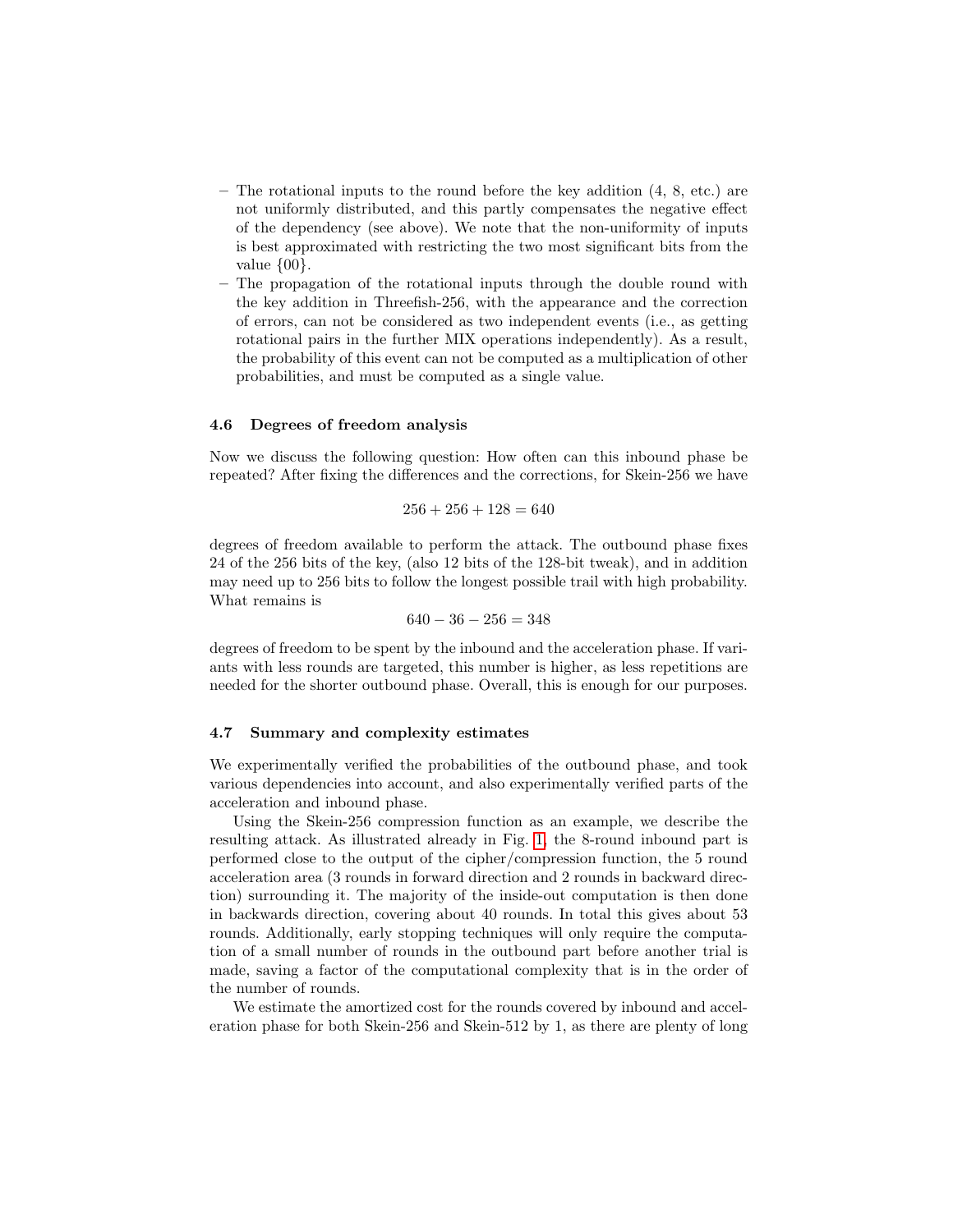ranging neutral bits that cover up costs in solving the right pairs in those inner rounds. In Skein-256, we will spend  $2^{244}$  in the outbound+acceleration phases to find 2<sup>244</sup> starting pairs for the outbound phase. One such pair will pass this phase with probability close to one. Therefore with an effort that is roughly equivalent to  $2^{244}$  calls to the compression function of Skein-256 we can find one rotational pair of messages and chaining values (with corrections) that produces a rotational pair of updated chaining values. To produce  $2<sup>7</sup>$  such pairs, i.e. to find  $2^7$ -rotational collisions in Skein-256, we only need  $2^{7+244} = 2^{251}$  calls. On the other hand, in a random function one has to make at least  $2^7 \cdot 2^{\frac{128-2}{128+2}256} \approx 2^{255}$ calls (see Lemma [1\)](#page-5-0).

Similarly, for the compression function of Skein-512, we can create  $2^8$  rotational collisions with  $2^{8+\overline{4}95} = 2^{503}$  compression function calls, while a random function would require  $2^8 \cdot 2^{\frac{256-2}{256+2}512} \approx 2^{512}$  calls.

# 5 Conclusion and future work

Our results do not threaten the practical use of full-round Skein or Threefish. However, we show that these constructions behave non-random in settings where all or most inputs can be chosen, and this for more rounds than initially thought. We do not assume any other modifications. We argue that variants of Threefish reduced from 72 to about 53/57 rounds is not an ideal cipher in a similar way as AES-256 was shown not to be an ideal cipher in the first attack on AES [\[4\]](#page-16-12). For the Skein compression function a similar argument is made. Since Skein has a very light-weight output transformation, our non-randomness results can also carry over to the actual hash function. There, less degrees of freedom limit, but not prohibit, the applicability of some of our new techniques. To summarize, the following ideas and approaches lead to the improved results:

- The rebound approach as a high-level model for the attack.
- Considering rotational corrections with respect to integer addition instead of XOR
- Based on analytic reasoning, we find an efficient search method for fixing a subset of input bits before other phases of attacks.
- Using the degrees of freedom in the internal state to efficiently solve for the inner 8-rounds.
- Using the 8-round local collision as long-range neutral bits in an inside-out manner to speed up the outbound phase.

It will be interesting to study how rotational properties found in other constructions, some of which have been reported recently, can also be amplified in a way similar to what we demonstrated in this paper for Skein. The inbound and acceleration techniques we use in our analysis are to a large extent independent of the statistical property that is meant to be produced at the inputs and outputs of Skein. Hence, in addition to the rotational attacks described in this paper, also more traditional differential attacks aiming for collision or near-collision attacks will be able to take advantage of those techniques.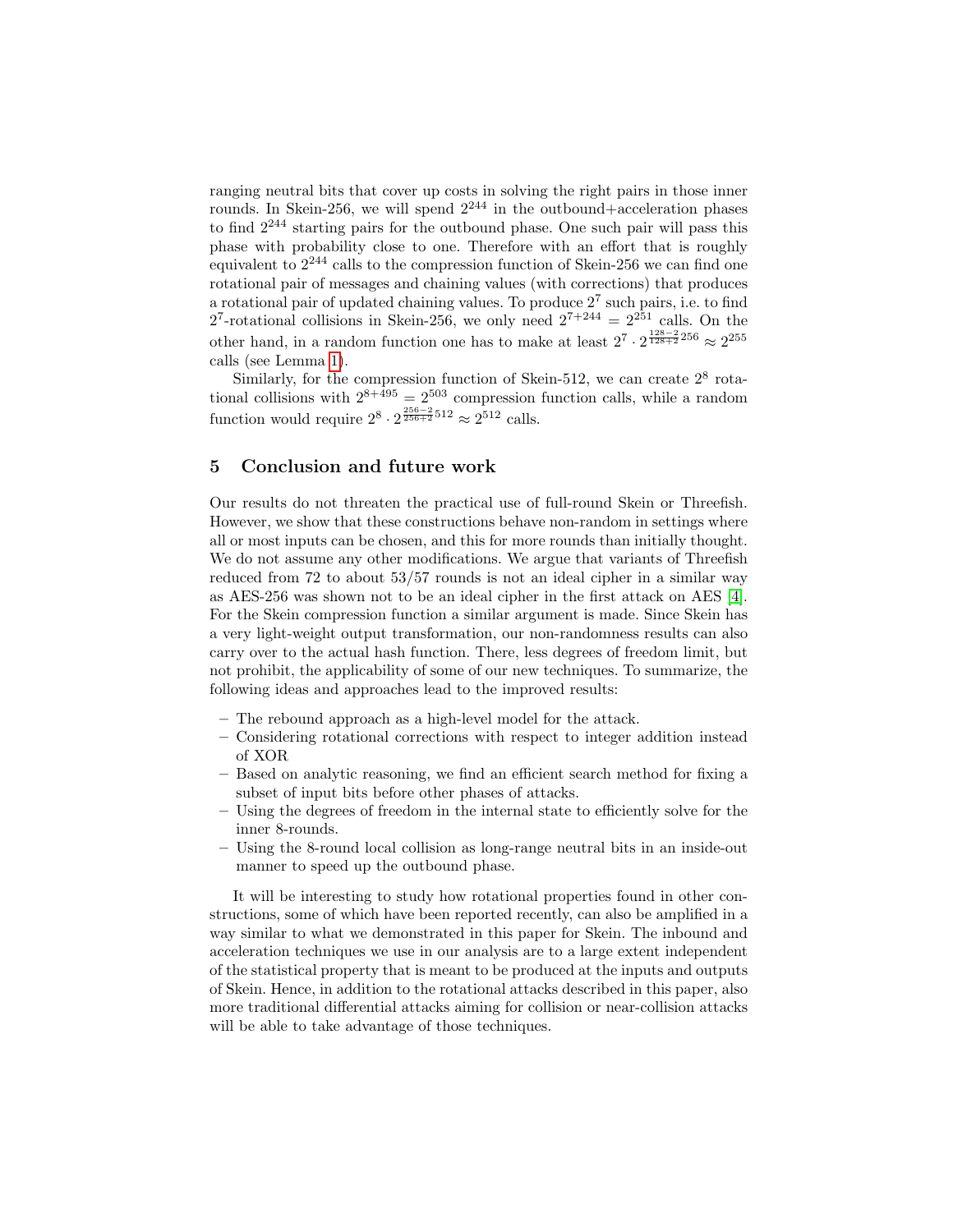Acknowledgements. This work was sponsored in part by the IAP Programme P6/26 BCRYPT of the Belgian State (Belgian Science Policy), and by the European Commission under contract ICT-2007-216646 (ECRYPT II). Ivica Nikolić is supported by the Fonds National de la Recherche Luxembourg grant TR-PHD-BFR07-031.

# References

- <span id="page-16-1"></span>1. G. V. Assche. A rotational distinguisher on Shabal's keyed permutation and its impact on the security proofs. Available online at  ${\tt http://gva.noekeon.org/papers/}$  ${\tt http://gva.noekeon.org/papers/}$  ${\tt http://gva.noekeon.org/papers/}$ [ShabalRotation.pdf](http://gva.noekeon.org/papers/ShabalRotation.pdf), 2010.
- <span id="page-16-9"></span>2. J.-P. Aumasson, Çagdas Çalik, W. Meier, O. Özen, R. C.-W. Phan, and K. Varici. Improved cryptanalysis of Skein. In ASIACRYPT'09, volume 5912 of Lecture Notes in Computer Science, pages 542–559. Springer.
- <span id="page-16-6"></span>3. E. Biham and R. Chen. Near-collisions of SHA-0. In  $CRYPTO'04$ , volume 3152 of Lecture Notes in Computer Science, pages 290–305. Springer, 2004.
- <span id="page-16-12"></span>4. A. Biryukov, D. Khovratovich, and I. Nikolic. Distinguisher and related-key attack on the full AES-256. In CRYPTO'09, volume 5677 of Lecture Notes in Computer Science, pages 231–249. Springer, 2009.
- <span id="page-16-8"></span>5. J. Chen and K. Jia. Improved related-key boomerang attacks on round-reduced threefish-512. Cryptology ePrint Archive, Report 2009/526, 2009.
- <span id="page-16-10"></span>6. M. Daum. Cryptanalysis of Hash Functions of the MD4-Family. PhD thesis, Ruhr-Universität Bochum, May 2005.
- <span id="page-16-7"></span>7. N. Ferguson, S. Lucks, B. Schneier, D. Whiting, M. Bellare, T. Kohno, J. Callas, and J. Walker. The Skein hash function family (2008). In Submitted to SHA-3 Competition.
- <span id="page-16-4"></span>8. N. Ferguson, S. Lucks, B. Schneier, D. Whiting, M. Bellare, T. Kohno, J. Callas, and J. Walker. The Skein hash function family - version 2. Submission to NIST (Round 2), 2009.
- <span id="page-16-5"></span>9. A. Joux and T. Peyrin. Hash functions and the (amplified) boomerang attack. In CRYPTO'07, volume 4622 of Lecture Notes in Computer Science, pages 244–263. Springer, 2007.
- <span id="page-16-0"></span>10. D. Khovratovich and I. Nikolić. Rotational cryptanalysis of ARX. In  $FSE'10$ , to appear, volume 6147 of Lecture Notes in Computer Science, pages 333–348. Springer, 2010.
- <span id="page-16-13"></span>11. V. Klima. Tunnels in hash functions: MD5 collisions within a minute. available at <http://eprint.iacr.org/2006/105.pdf>, 2006.
- <span id="page-16-3"></span>12. M. Lamberger, F. Mendel, C. Rechberger, V. Rijmen, and M. Schläffer. Rebound distinguishers: Results on the full Whirlpool compression function. In ASI-ACRYPT'09, volume 5912 of Lecture Notes in Computer Science, pages 126–143. Springer, 2009.
- <span id="page-16-11"></span>13. M. Lamberger, F. Mendel, C. Rechberger, V. Rijmen, and M. Schläffer. The Rebound Attack and Subspace Distinguishers: Application to Whirlpool. Cryptology ePrint Archive, Report 2010/198, 2010. <http://eprint.iacr.org/>.
- <span id="page-16-2"></span>14. K. Matusiewicz, M. Naya-Plasencia, I. Nikolic, Y. Sasaki, and M. Schläffer. Rebound attack on the full LANE compression function. In ASIACRYPT'09, volume 5912 of Lecture Notes in Computer Science, pages 106–125. Springer, 2009.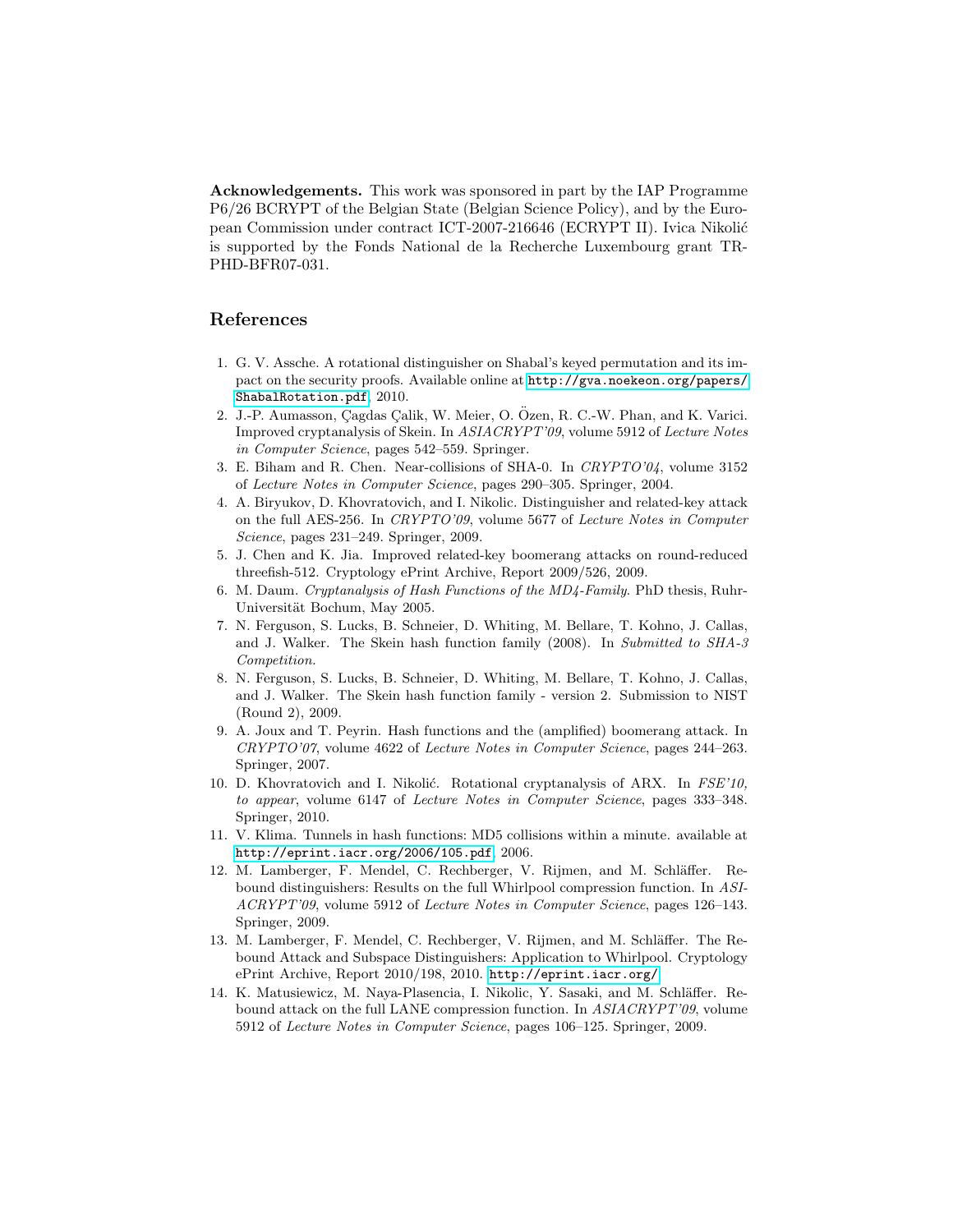- <span id="page-17-2"></span>15. F. Mendel, T. Peyrin, C. Rechberger, and M. Schläffer. Improved cryptanalysis of the reduced Grøstl compression function, ECHO permutation and AES block cipher. In Selected Areas in Cryptography'09, volume 5867 of Lecture Notes in Computer Science, pages 16–35. Springer, 2009.
- <span id="page-17-1"></span>16. F. Mendel, C. Rechberger, M. Schläffer, and S. S. Thomsen. The rebound attack: Cryptanalysis of reduced Whirlpool and Grøstl. In FSE'09, volume 5665 of Lecture Notes in Computer Science, pages 260–276. Springer, 2009.
- <span id="page-17-7"></span>17. Y. Naito, Y. Sasaki, T. Shimoyama, J. Yajima, N. Kunihiro, and K. Ohta. Improved collision search for SHA-0. In ASIACRYPT'06, volume 4284 of Lecture Notes in Computer Science, pages 21–36. Springer, 2006.
- <span id="page-17-0"></span>18. I. Nikolić, J. Pieprzyk, P. Sokolowski, and R. Steinfeld. Rotational cryptanalysis of (modified) versions of BMW and SIMD. Available online at [https://cryptolux.org/mediawiki/uploads/0/07/Rotational\\_](https://cryptolux.org/mediawiki/uploads/0/07/Rotational_distinguishers_(Nikolic,_Pieprzyk,_Sokolowski,_Steinfeld).pdf) [distinguishers\\_\(Nikolic,\\_Pieprzyk,\\_Sokolowski,\\_Steinfeld\).pdf](https://cryptolux.org/mediawiki/uploads/0/07/Rotational_distinguishers_(Nikolic,_Pieprzyk,_Sokolowski,_Steinfeld).pdf), 2010.
- <span id="page-17-6"></span>19. M. Stevens. On collisions for MD5. Master's thesis, Eindhoven University of Technology, Eindhoven, Netherlands, 2007.
- <span id="page-17-5"></span>20. X. Wang, Y. L. Yin, and H. Yu. Finding Collisions in the Full SHA-1. In V. Shoup, editor, CRYPTO, volume 3621 of Lecture Notes in Computer Science, pages 17–36. Springer, 2005.
- <span id="page-17-4"></span>21. X. Wang and H. Yu. How to Break MD5 and Other Hash Functions. In R. Cramer, editor, EUROCRYPT, volume 3494 of Lecture Notes in Computer Science, pages 19–35. Springer, 2005.
- <span id="page-17-3"></span>22. S. Wu. Semi-free start collision for 12-round Cheetah-256. NIST mailing list (local link), 2009.

# A Details

<span id="page-17-8"></span>Table 6. Neutral bits in the acceleration phase. These are used in an insideout manner, with those computations being 8 rounds apart. A single 64-bit word is used, enumeration is from 0 (LSB) to 63 (MSB). The probabilites are measured over 100 right pairs over two rounds backwards and three rounds forwards direction for Skein-256.

|    |  |                      |  |  |  |  |  | bit prob. bit prob. bit prob. bit prob. bit prob. bit prob. bit prob. bit prob.                        |  |
|----|--|----------------------|--|--|--|--|--|--------------------------------------------------------------------------------------------------------|--|
|    |  |                      |  |  |  |  |  | $\sqrt{7-17}$ 1.00   18   0.99   19   1.00   20   0.99   21   1.00   22   0.99   23   1.00   24   0.99 |  |
|    |  |                      |  |  |  |  |  | 25   0.95   26   0.94   27   0.93   28   0.82   31   0.79   33   0.86   36   0.77   38 $-45$   1.00    |  |
|    |  |                      |  |  |  |  |  | 46   0.99   47   1.00   48   0.99   49   0.98   50   0.97   51   0.96   52   0.96   53   0.96          |  |
| 54 |  | $0.90\,$ 55   $0.84$ |  |  |  |  |  |                                                                                                        |  |